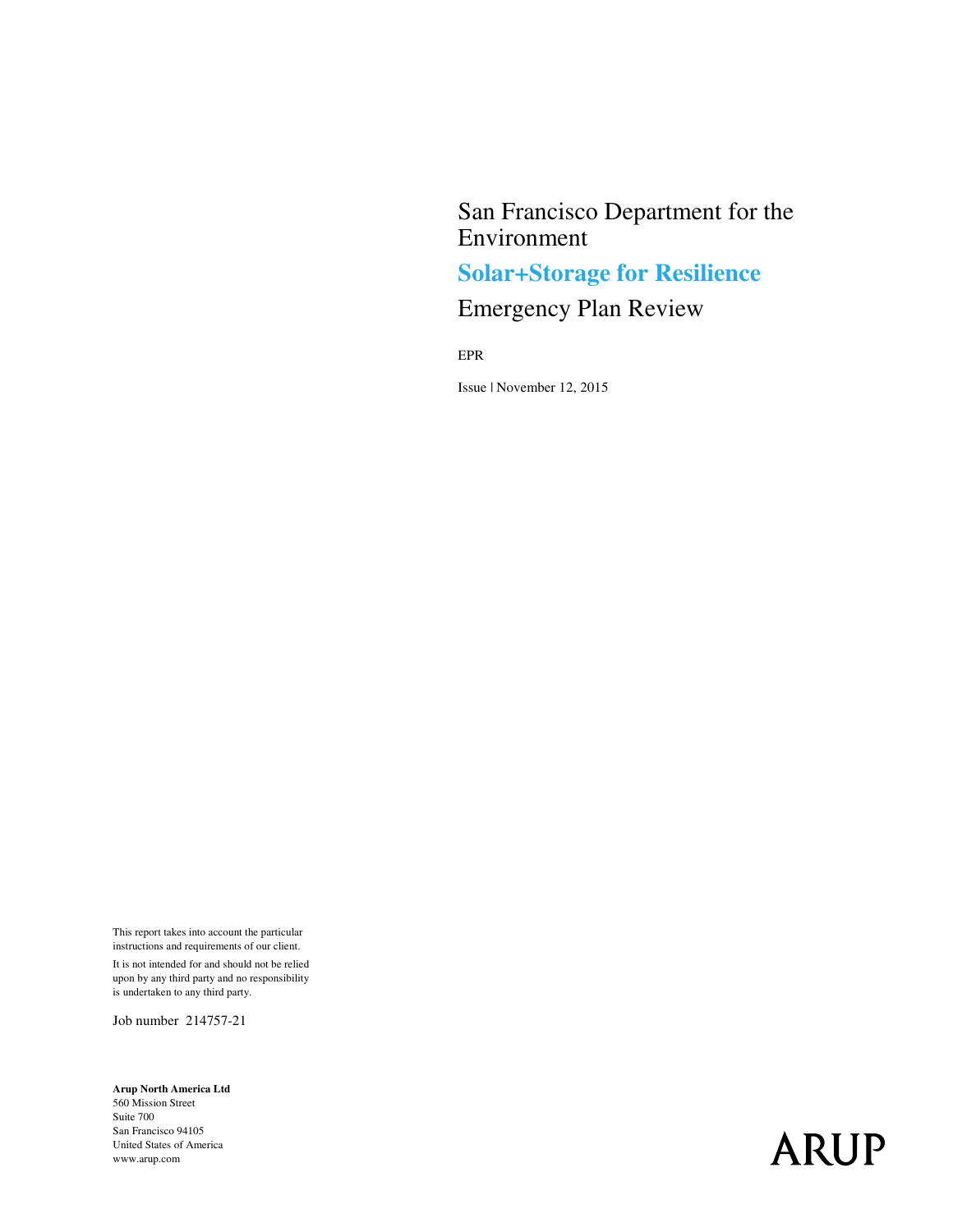# **Contents**

|                  |                |                                                                 | Page           |
|------------------|----------------|-----------------------------------------------------------------|----------------|
| $\mathbf{1}$     |                | <b>Introduction</b>                                             | 1              |
| $\overline{2}$   |                | <b>Plans Researched</b>                                         | $\overline{2}$ |
|                  | 2.1            | San Francisco                                                   | $\overline{2}$ |
|                  | 2.2            | Wider U.S                                                       | $\mathbf{2}$   |
|                  | 2.3            | Comparison Criteria                                             | $\overline{2}$ |
| 3                |                | <b>San Francisco Disaster Preparedness</b>                      | 3              |
|                  | 3.1            | CCSF All-Hazards Strategic Plan - 2008                          | 3              |
|                  | 3.2            | CCSF Emergency Response Plan - 2010                             | 5              |
|                  | 3.3            | CCSF Emergency Response Plan – Water and Utilities Annex<br>#12 | 6              |
|                  | 3.4            | CCSF Energy Assurance Strategy – 2013                           | 6              |
|                  | 3.5            | CCSF Hazard Mitigation Plan - 2014                              | 9              |
| $\boldsymbol{4}$ |                | <b>Other Emergency Management Plans</b>                         | 13             |
|                  | 4.1            | San Diego, CA                                                   | 13             |
|                  | 4.2            | St. Louis, MO - Emergency Operations Plan - 2013                | 14             |
|                  | 4.3            | Austin, TX                                                      | 15             |
|                  | 4.4            | <b>Baltimore MD</b>                                             | 17             |
| 5                |                | <b>Other Energy Assurance Plan</b>                              | 20             |
|                  | 5.1            | Portland                                                        | 20             |
| 6                | <b>Summary</b> |                                                                 | 23             |
| 7                |                | <b>Conclusions and Recommendations</b>                          | 24             |

#### Appendices

**Appendix A** Buildings with Critical Power Needs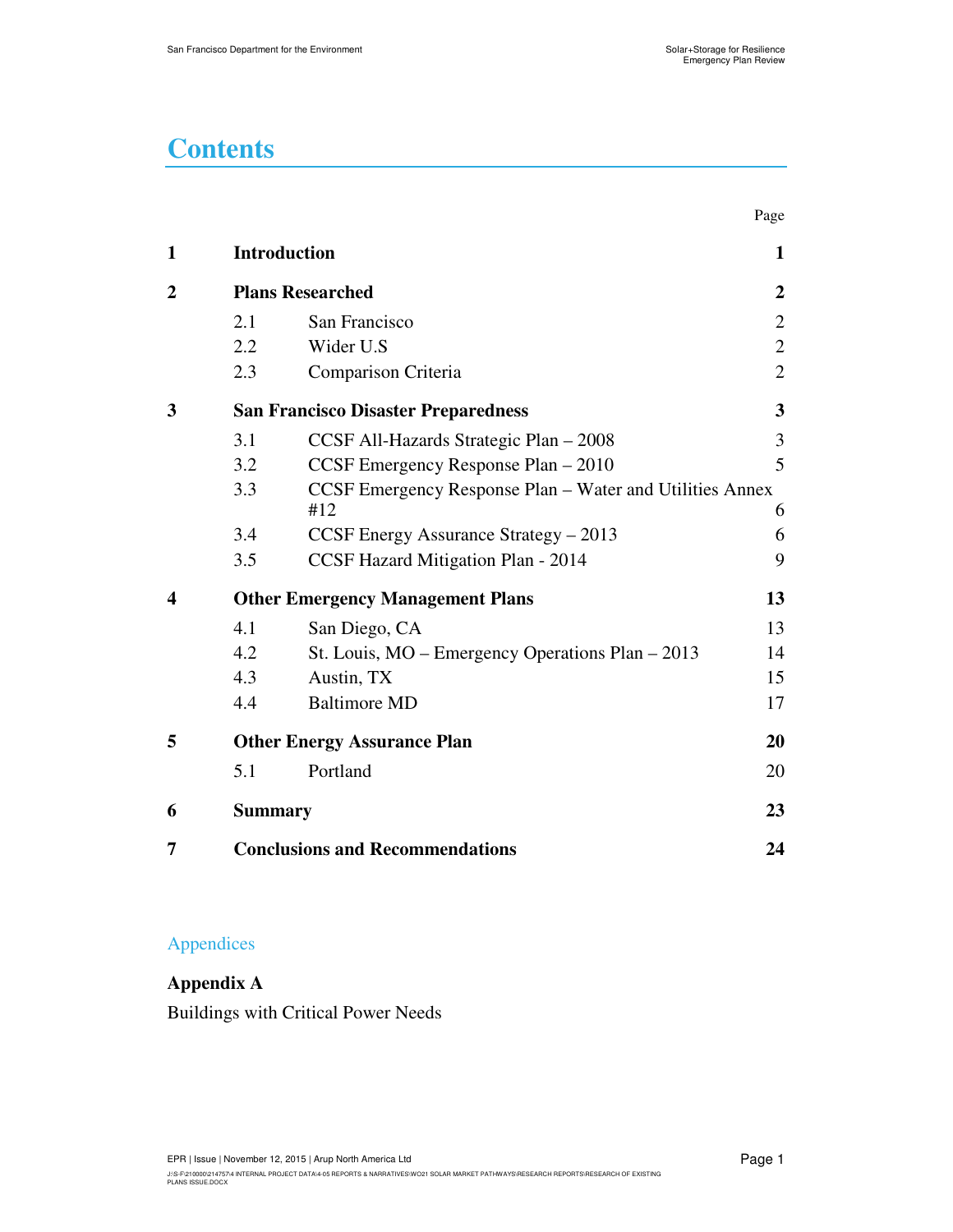# **1 Introduction**

Municipalities, States, and the Federal Government plan and prepare for disaster recovery. The Federal Emergency Management Agency (FEMA) is an agency of the United States Department of Homeland Security whose primary purpose is to coordinate the response to a disaster that has occurred in the United States and that overwhelms the resources of local and state authorities.

In the event of a citywide, countywide or stateside emergency declaration, the resources of the area and each of its municipalities should work together for the mutual benefit of all residents and visitors. In turn, the Federal Government is responsible for supporting both the state and local government in accordance with Title 44 "Emergency Management and Assistance" and the Robert T. Stafford Act of the Code of Federal Regulation.

Municipalities and States are responsible for preparing their own plans for emergency response. FEMA requires that every local jurisdiction in the United States develop and adopt an all-hazards mitigation plan as a condition to be eligible for disaster-related assistance and requires jurisdictions to update their plans every five years. To guide local entities, FEMA has produced the Comprehensive Preparedness Guide 101 which provides guidance for developing emergency operations plans. The guide promotes a common understanding of the fundamentals of risk-informed planning and decision making to help planners examine a hazard or threat and produce integrated, coordinated, and synchronized plans. The Comprehensive Preparedness Guide 101 is the foundation for State and local emergency planning in the United States. The guide integrates key concepts from national preparedness policies and doctrines, as well as lessons learned from disasters, major incidents, national assessments, and grant programs.

The San Francisco Solar+Storage for Resilience Project plans to integrate renewable photovoltaic generation with energy storage to provide power to facilities that are used in an emergency and require electricity for their continued operation. This report investigates the content of the existing disaster plans for San Francisco and other researched State plans to determine if existing plans identify the buildings that are to be used in an emergency and also the electricity needs of such buildings. Applicable content from the referenced reports has been reproduced in this document to provide context. This report highlights the content of the researched reports and also provides commentary on the observations made and the applicability to a Solar+Storage for Resilience strategy to provide electricity.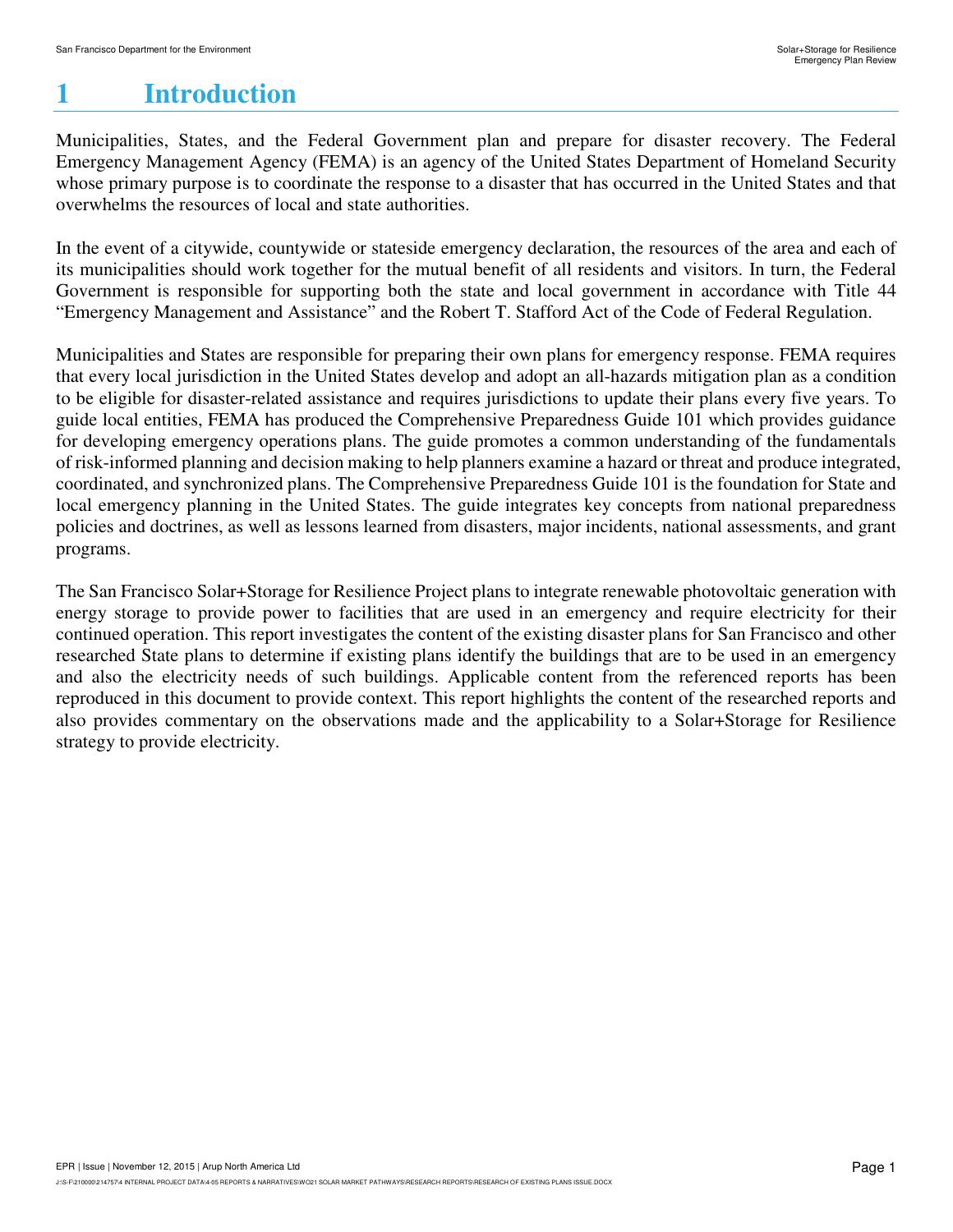# **2 Plans Researched**

The primary research work has focused on San Francisco's response to an emergency, the plans San Francisco has in place to deal with such events, and the role that Solar+Storage for Resiliency can play in the emergency response plans. In order to compare other municipality's responses to disasters and to determine if Solar+Storage for Resiliency is suitable for other areas of the country emergency management plans from the City and County of San Francisco (CCSF) and the wider United States were reviewed.

## **2.1 San Francisco**

The following San Francisco plans were reviewed:

- CCSF All-Hazards Strategic Plan
- CCSF Emergency Response Plan and ESF Annexes
- CCSF Energy Assurance Strategy
- CCSF Hazard Mitigation Plan

# **2.2 Wider U.S**

The following plans of other cities were reviewed:

- San Diego, California Emergency Operations Plan
- St. Louis, Missouri Emergency Operations Plan
- Austin, Texas Emergency Operations Plan
- Baltimore, Maryland Disaster Preparedness Plan
- Portland, Oregon Local Energy Assurance Plan

# **2.3 Comparison Criteria**

In order to provide a comparison between the San Francisco Hazard Mitigation Plan and other cities plans, the below metrics were reviewed in each plan to determine their key differences with respect to the Solar+Storage for Resiliency project.

- Long term power outages identified as a risk
- Back-up generation needs identified
- Solar as a generation technology identified
- Energy storage identified as a generation/storage technology
- Microgrids identified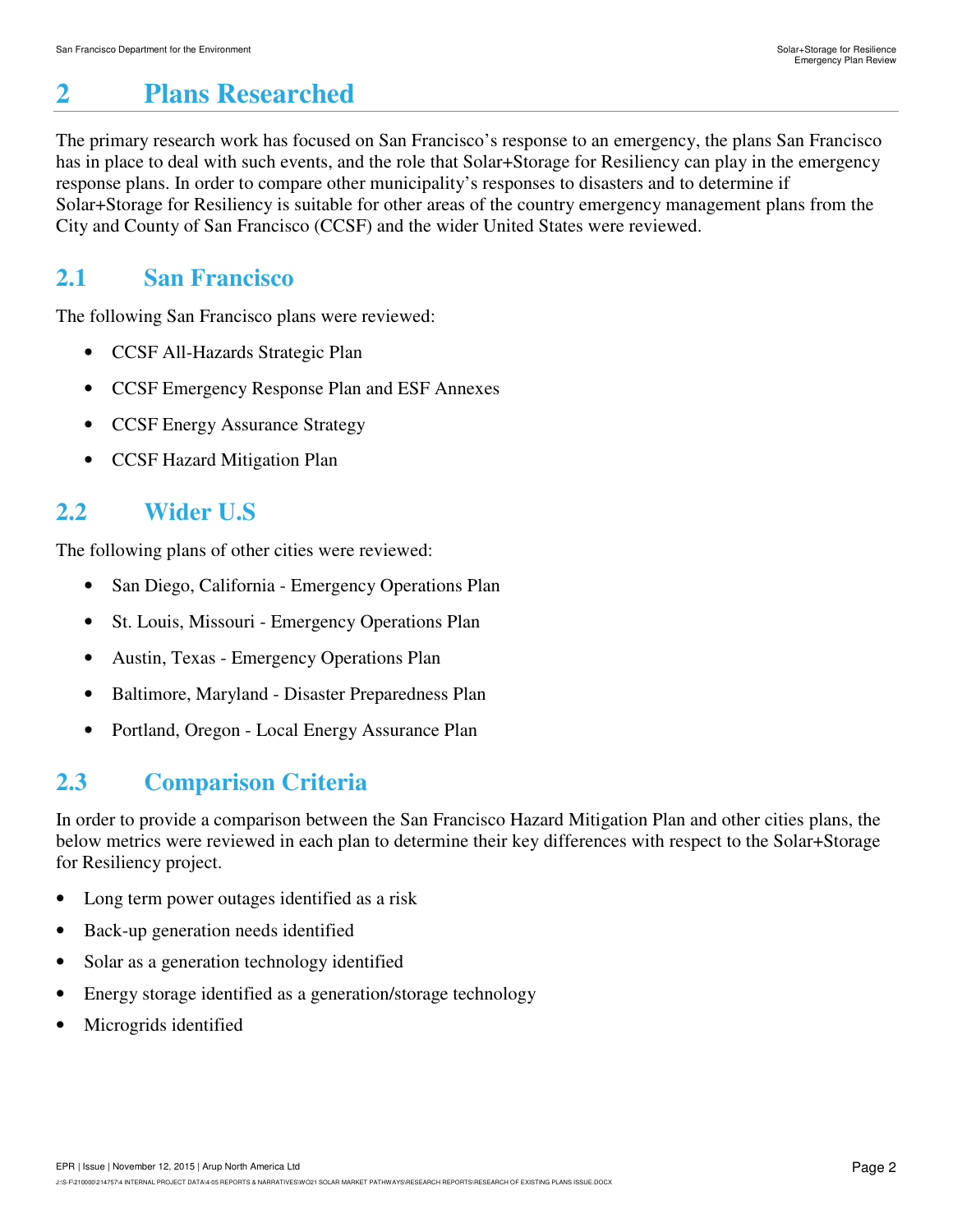# **3 San Francisco Disaster Preparedness**

The San Francisco Department of Emergency Management (SFDEM) is an active partner in the Solar+Storage for Resilience Project.

The SFDEM leads the City in planning, preparedness, communication, response, and recovery for daily emergencies, large-scale citywide events, and major disasters. SFDEM is the vital link in emergency communication between the public and first responders, and provides key coordination and leadership to City departments, stakeholders, residents, and visitors. Four San Francisco plans that relate to emergency operations have been reviewed through the lens of where Solar+Storage for Resiliency can play a role.

# **3.1 CCSF All-Hazards Strategic Plan – 2008**

### **3.1.1 Purpose**

The All-Hazards Strategic Plan is intended to enhance the City's ability to deter, prevent, respond to, and recover from acts of terrorism and natural and human-caused disasters through the development of one common preparedness vision and strategy.

The strategic planning effort is designed to assist citywide senior leadership in directing programmatic efforts, accomplishing results, ensuring accountability, and properly allocating limited resources for five years before the plan is updated. The Strategic Plan reflects the expertise of stakeholders from all levels of government, public and private agencies, and non-profit organizations. The Strategic Plan is designed to serve as a long-term guide that is able to direct both short- and long-term efforts of City and non-governmental agencies to accomplish a single emergency management and homeland security vision and mission.

### **3.1.2 Content**

The San Francisco emergency management stakeholders identified 20 strategic goals that have been organized into mission areas that align with the Department of Homeland Security Target Capabilities List: common, prevent, protect, response, and recover. These goals are provided in the table below:

| <b>Strategic</b><br>Goal | <b>Description</b>                                                                                                                                                 |
|--------------------------|--------------------------------------------------------------------------------------------------------------------------------------------------------------------|
|                          | Develop, maintain, and sustain a citywide, comprehensive, risk-based emergency management and homeland<br>security program.                                        |
|                          | Enhance the City's emergency management and homeland security training and exercise program.                                                                       |
| 3                        | Ensure sufficient voice and data communications capabilities are in place to allow for effective inter-agency, multi-<br>jurisdictional communication.             |
| 4                        | Improve community disaster preparedness and response capabilities.                                                                                                 |
|                          | Secure City leadership's commitment and adequate, sustainable funding for emergency management and homeland<br>security capabilities, and define the DEM/DES role. |
| 6                        | Build the City's threat-gathering and analysis capabilities.                                                                                                       |
|                          | Strengthen chemical, biological, radiological, nuclear, and explosive detection capabilities.                                                                      |
| 8                        | Develop and implement a comprehensive critical infrastructure protection program.                                                                                  |

Table 1: San Francisco Strategic Goals

EPR | Issue | November 12, 2015 | Arup North America Ltd

J:\S-F\210000\214757\4 INTERNAL PROJECT DATA\4-05 REPORTS & NARRATIVES\WO21 SOLAR MARKET PATHWAYS\RESEARCH REPORTS\RESEARCH OF EXISTING PLANS ISSUE.DOCX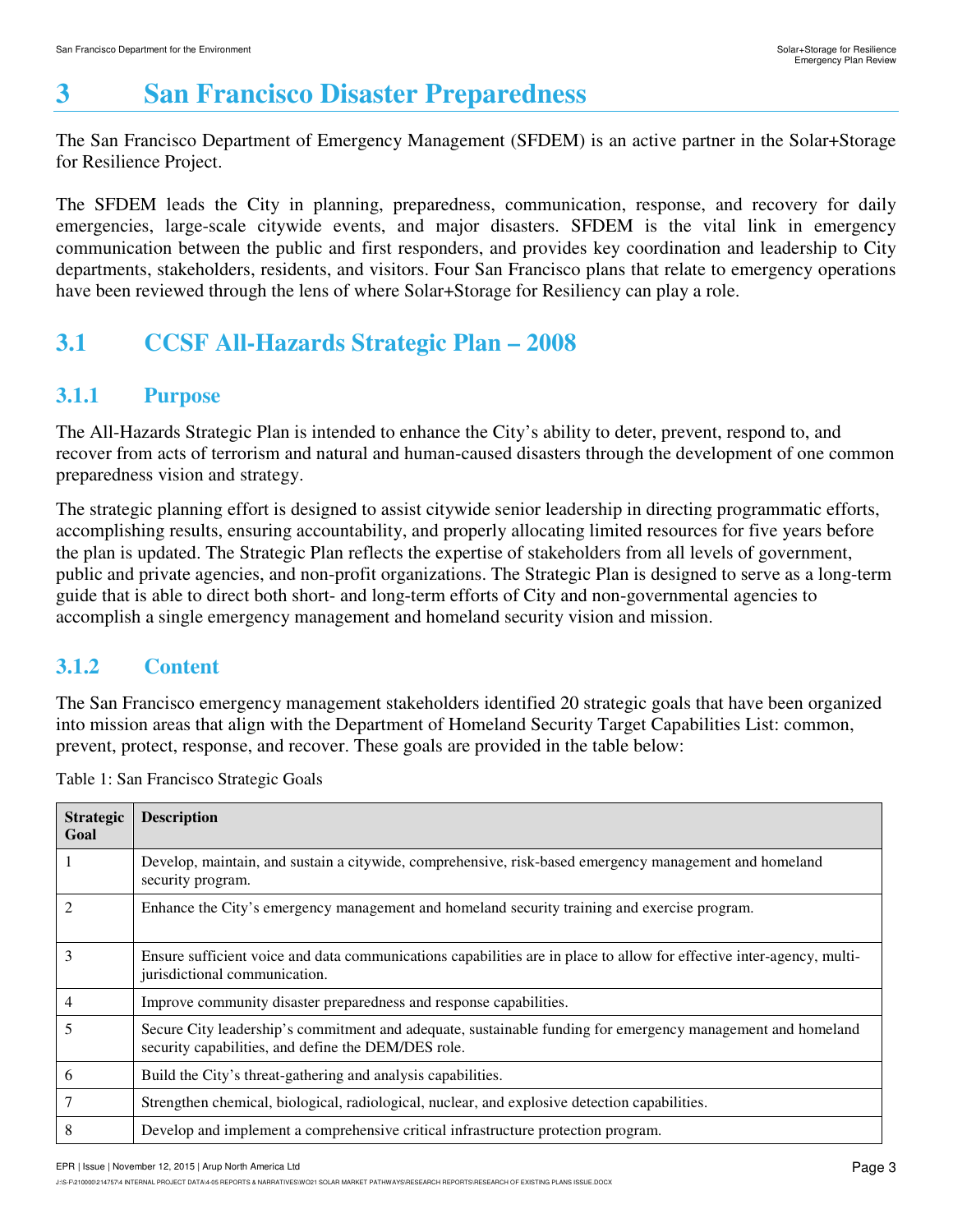| $\mathbf{Q}$ | Ensure consistent use of the National Incident Management System and the Incident Command System.                                                                |
|--------------|------------------------------------------------------------------------------------------------------------------------------------------------------------------|
| 10           | Improve the functional and operational capabilities of Department Operating Centers.                                                                             |
| 11           | Identify and formalize a resource logistics and distribution strategy.                                                                                           |
| 12           | Coordinate and participate in regional efforts to effectively utilize volunteers.                                                                                |
| 13           | Coordinate and participate in regional efforts to effectively manage donations.                                                                                  |
| 14           | Improve chemical, biological, radiological, nuclear, and explosive/weapons of mass destruction/hazardous materials<br>response and decontamination capabilities. |
| 15           | Work with regional groups to develop evacuation and/or shelter-in-place plans and procedures.                                                                    |
| 16           | Strengthen joint information centers, emergency public information, and warning capabilities.                                                                    |
| 17           | Enhance public health, healthcare, and medical examiner readiness.                                                                                               |
| 18           | Strengthen mass care (sheltering, feeding, and related services) capabilities.                                                                                   |
| 19           | Enhance structural damage assessment capabilities.                                                                                                               |
| 20           | Build the City's capabilities to restore lifelines and facilitate economic and community recovery following a major<br>incident.                                 |

The strategic goals where there is a role for Solar+Storage is strategic goals, 4,16,17,18 and 20 where the restoration of lifelines such as power are required to provide essential services. Within the plan, several objectives are recorded with respect to the recovery of services such as electricity:

- Establish a citywide recovery planning workgroup to organize, implement, maintain, and improve recovery planning activities.
- Integrate critical infrastructure/key resource providers for City lifelines, private businesses, professional associations, regional organizations, and NGOs into workgroups. Educate senior leadership and elected officials on the need for recovery planning and provide them information about their roles in supporting and sustaining recovery planning efforts.

#### **3.1.3 Summary**

The All-Hazards Plan was completed in 2008 and sets out strategic goals for San Francisco. The plan is a strategic-level plan and the scope of the document is not to investigate particular buildings used in disaster preparedness or technologies to solve the issues identified. The report highlights 20 goals and details steps required to implement the goals. The Solar+Storage for Resilience Project can be one of the solutions for the implementation of strategic goals 4,16,17,18 and 20.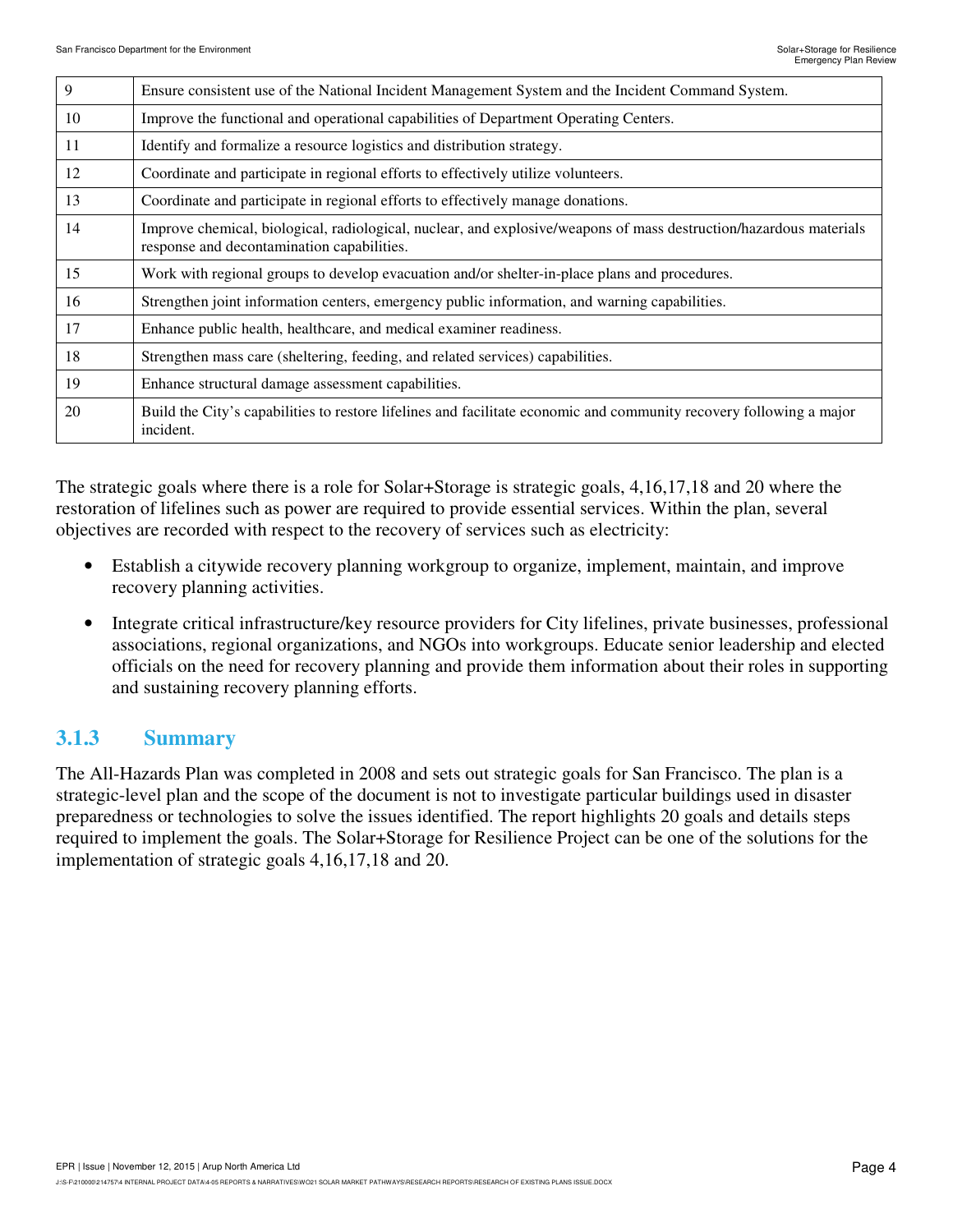# **3.2 CCSF Emergency Response Plan – 2010**

### **3.2.1 Purpose**

The Emergency Response Plan (ERP) addresses the roles and responsibilities of the CCSF during all-hazards emergency response. Specifically, the ERP identifies and describes CCSF's interaction with regional, State, and Federal entities, the role of the San Francisco Emergency Operations Center (EOC), and the coordination that occurs between the EOC and City departments and agencies.

In addition to this plan, every department within CCSF maintains a departmental Continuity of Operations Plan (COOP), which shall be consistent with the provisions of the ERP.

### **3.2.2 Content**

The document describes in detail the function and responsibilities of the San Francisco EOC and other emergency coordination entities such as the Department Operating Centers (DOC).

The CCSF EOC is the central coordination point for multi-agency emergency management coordination. The purpose of a multi-agency coordination point is to provide a location to collect and disseminate information, provide a common operating picture of citywide response activities, and facilitate actions necessary to protect residents and property of CCSF during a citywide event.

The EOC exchanges information with DOCs and other governmental and non-governmental agencies in order to maintain a comprehensive situational analysis. It also serves as CCSF's Multi-Agency Coordination Center, thereby ensuring that all response systems are interconnected and complementary rather than duplicative.

The EOC is located at a secure facility within the jurisdiction. If this EOC site is not operable, a secondary location will be designated as the alternate EOC site. Relocation to the alternate EOC site may be considered when any of the following situations are encountered:

- Structural or non-structural damage that make the building unsafe or uninhabitable
- Loss of power, water, phone service, or other utilities occurs.

#### **3.2.3 Summary**

The ERP document describes the function of how agencies coordinate in an emergency to deliver services. The ERP does not identify buildings other than the EOC and DOC as this is the focus of the document. The document does highlight contingencies should electricity not be available. The document does not state the level of power required at each building type nor does it state if emergency power is provided to these buildings.

The EOC and DOC buildings are included in San Francisco's emergency plans and will be investigated for their suitability for Solar+Storage as part of the Solar Pathways Project.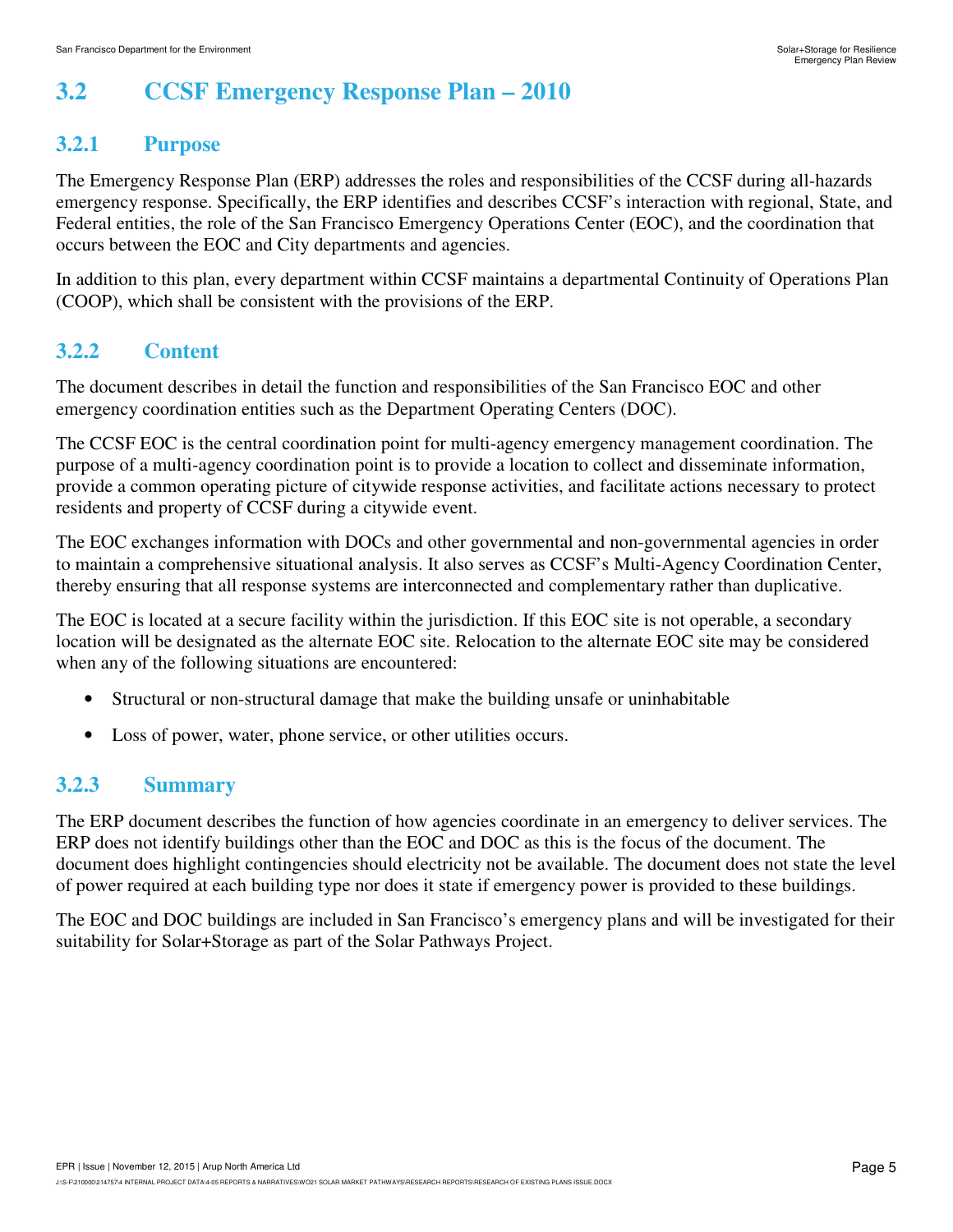# **3.3 CCSF Emergency Response Plan – Water and Utilities Annex #12**

#### **3.3.1 Purpose**

The Water and Utilities Annex to the ERP provides guidance on local assistance and resources to enable restoration of water systems and utilities after a large-scale event in the City. The purpose of this function is to identify water system and utility shortfalls, assist water system and utility providers with requests for emergency response assistance, and coordinate private and public sector response efforts to ensure timely restoration of water systems and utilities following a large-scale disaster or event.

### **3.3.2 Content**

The Water and Utilities Annex supports emergency response operations through the facilitation of assessment and restoration of damaged water and utilities infrastructure systems within CCSF. This annex details the procedures, responsibilities, and concept of operations during a potential, imminent, or declared emergency. Specific objectives are as follows:

- Coordinate status reporting of all utility systems.
- Coordinate the restoration and repair of disrupted municipal services with utility services, such as the water and wastewater.
- Coordinate with utility service providers for the assessment and restoration of disrupted non-municipal services, such as cable, Internet, landline phone, cell phone, gas, and electric.

### **3.3.3 Summary**

The Water and Utilities Annex describes the organizational structure and roles that will be utilized to coordinate utility restoration after a major disruption but does not go into any detail about energy needs or priorities.

# **3.4 CCSF Energy Assurance Strategy – 2013**

#### **3.4.1 Purpose**

The purpose of the Energy Assurance Strategy (EAS) is to provide a pathway for San Francisco to become more resilient to any type of hazard that disrupts or threatens the energy supply.

Cities such as San Francisco generally have not assessed their energy readiness in emergency or disaster situations. The conventional wisdom is to assume that generator back-up systems are in place and they would sustain the community's needs in a power emergency. We have seen in recent disasters e.g., Hurricane Sandy, that energy contingency planning has been uncommon, and that response and recovery efforts have been impeded because sufficient planning for energy and fuel needs have rarely been implemented.

Energy assurance planning is consistent with disaster readiness, climate action, and emergency response planning efforts.

### **3.4.2 Content**

The EAP has clear objectives and these are replicated below:

• Identify energy assurance stakeholders, both public and private, and incorporate them into the planning process.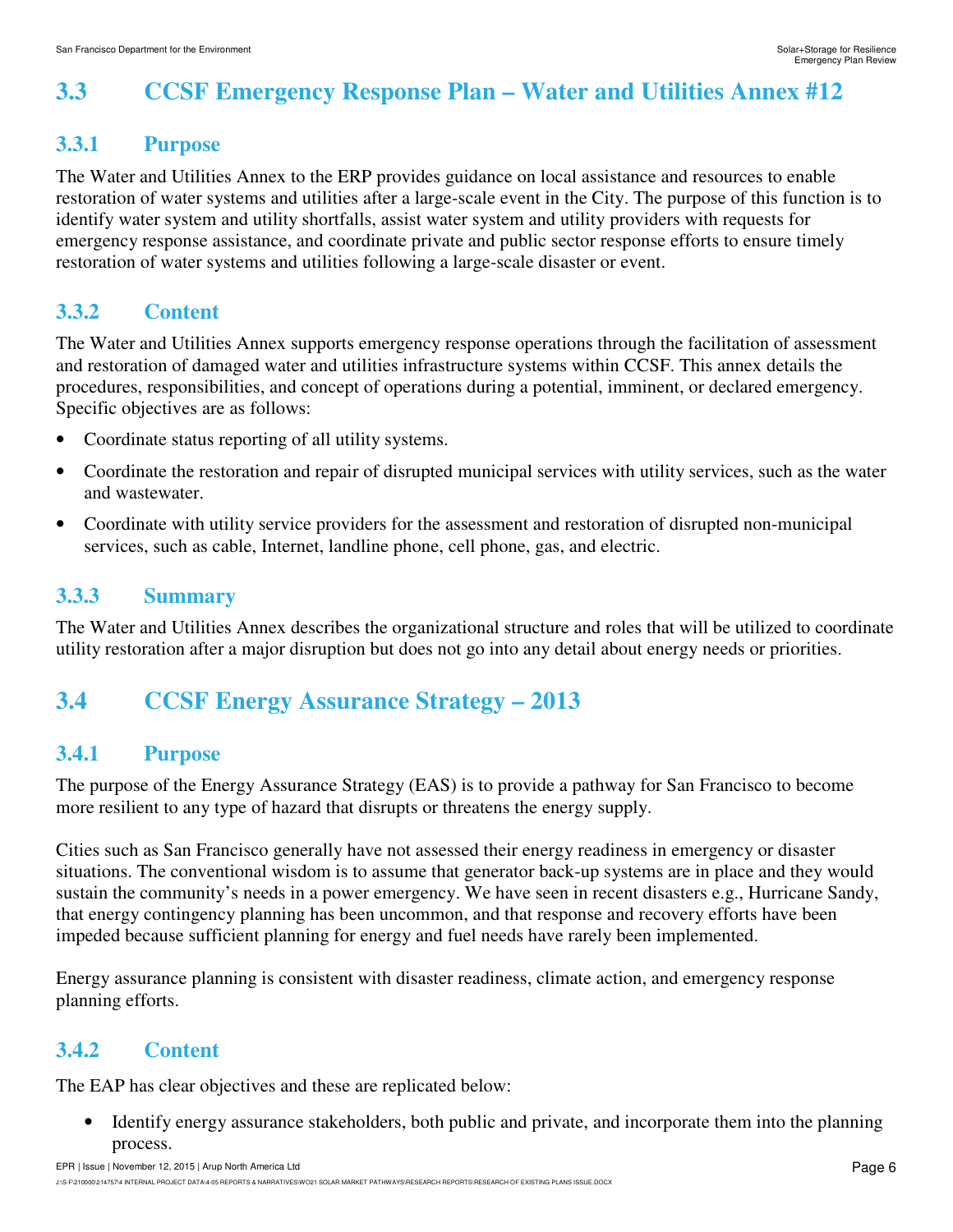- Assess San Francisco's infrastructure systems, explore energy and resource needs, map existing energy infrastructure and supplies, and identify continuity gaps for better emergency energy access and use.
- Incorporate energy assurance in citywide planning efforts as appropriate and feasible.
- Build local energy awareness about and expertise on the dependencies and interdependencies among emergency service systems and their inherent energy needs.

This EAS outlines a plan of action to develop and implement a robust City-adopted plan. The plan, which was originally intended to be developed over the course of 24 months, was slated to perform the below tasks:

- Develop criteria for identifying key assets, both public and private, and including contact information.
- Identify key asset emergency energy availability and needs.
- Identify emergency energy dependencies and interdependencies and their corresponding continuity gaps.
- Include a process for maintaining a current key asset database.
- Identify emergency and capital planning processes into which energy assurance planning should be integrated.
- Include a process for regular interagency coordination to bridge the gap between the emergency planning process and energy assurance planning efforts, as well as an ongoing review and update of the EAS.

The EAS provides significant details on San Francisco and items that relate to energy such as the following:

- physical setting
- demographics
- existing land use
- community planning districts
- development trends

The EAS identifies the types of key buildings within the city that should be provided with power following an emergency event. Key assets are essential services, infrastructure, or facilities that support vital every day and emergency operations in San Francisco. The EAS development process will entail engaging with a wide array of stakeholders to conduct additional research on the municipal and non-municipal (i.e., commercial, residential, and other public and private) key assets and related information.

As of the preparation of the EAS Strategy, the following main sectors were known to include key assets of critical importance to emergency planning efforts:

- municipal (e.g., City Hall, emergency operations centers, fire houses, police stations, hospitals, public transit facilities and operations, community gathering facilities, and critical lifelines)
- State (e.g., highways and key state buildings)
- commercial (e.g., gas stations, grocery stores and food suppliers, pharmacies, and banks)
- residential (e.g., senior housing, hospice care, and emergency housing sites)
- other public and private services (e.g., community centers, hospitals and clinics, waste management facilities and services, the San Francisco Port and water-based transportation providers, and San Francisco International Airport)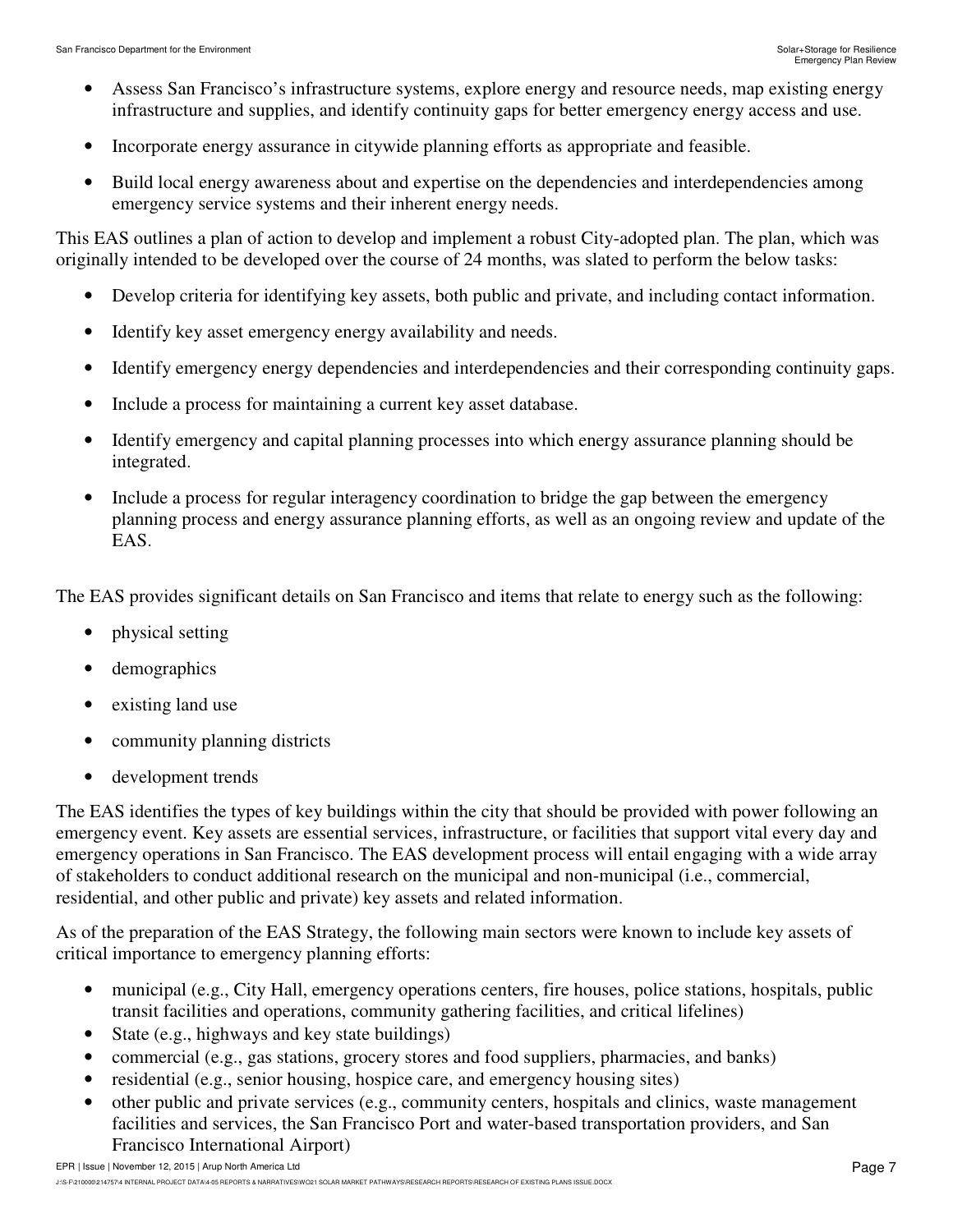The EAS documents the city energy profile to provide a basic overview of San Francisco's energy supply and demand as it relates to the various sectors that make up San Francisco (i.e., municipal, residential, transportation). The EAS recommends development work to include coordination with the local electric utilities (Pacific Gas and Electric Company [PG&E] and the San Francisco Public Utilities Commission) staff to identify and document the energy substations, service areas, potential vulnerabilities, and resiliency opportunities.

The EAP also mentions technologies where Solar+Storage may have a role. The EAP notes that because renewable energy resources are regenerated constantly and over a shorter period of time than conventional energy sources, renewable energy is a good fit for a long-term approach to increasing energy resiliency. The EAP references a 2012 Californian Energy Commission document.

*"Renewable energy can play a significant role in energy assurance planning by helping to ensure energy continuity, stabilize energy costs, and offset supply disruptions. . . By harnessing renewable energy resources, local governments build energy resilience and reduce reliance upon fossil fuels. Renewable energy systems can also provide backup power for critical infrastructure facilities during an energy emergency" (California Energy Commission, 2012).* 

The EAS provides a broad overview of the generator and storage tank capacity within city municipal buildings. This EAS does not currently include all City departments, commercial, residential, or any other public or private key asset holders.

| <b>Action/Project</b> | <b>Energy Assessment of Key Facilities &amp; Emergency Services</b>                                           |
|-----------------------|---------------------------------------------------------------------------------------------------------------|
| Description           | Identify critical electric loads and fuel needs for key public assets, including emergency operations center, |
|                       | fire and police departments, hospitals, schools, etc.                                                         |
|                       |                                                                                                               |
|                       | Identify existing backup generation and renewable energy assets.                                              |
|                       |                                                                                                               |
|                       | Determine if other key facilities are pre-wired for backup generation.                                        |
|                       |                                                                                                               |
|                       | Identify onsite fuel storage (type and capacity).                                                             |
|                       | Integrate database into EAS and other emergency management plans.                                             |
|                       |                                                                                                               |
|                       | Identify gaps in energy assurance at critical facilities, and strategies to address them.                     |
|                       |                                                                                                               |
|                       | Identify opportunities to integrate renewable energy, energy storage, and cleaner back-up generation into     |
|                       | key facilities for ongoing use, as well as emergency power generation.                                        |
| Time Frame            | $12-24$ months                                                                                                |
| <b>Estimated Cost</b> | 50% of one full time staff member                                                                             |
| Possible Funding      | <b>TBD</b>                                                                                                    |
| Source                |                                                                                                               |

The 2013 EAS identifies a suite of actions that directly relate to the Solar+Storage for Resiliency Project. The actions are extracted below from the EAS: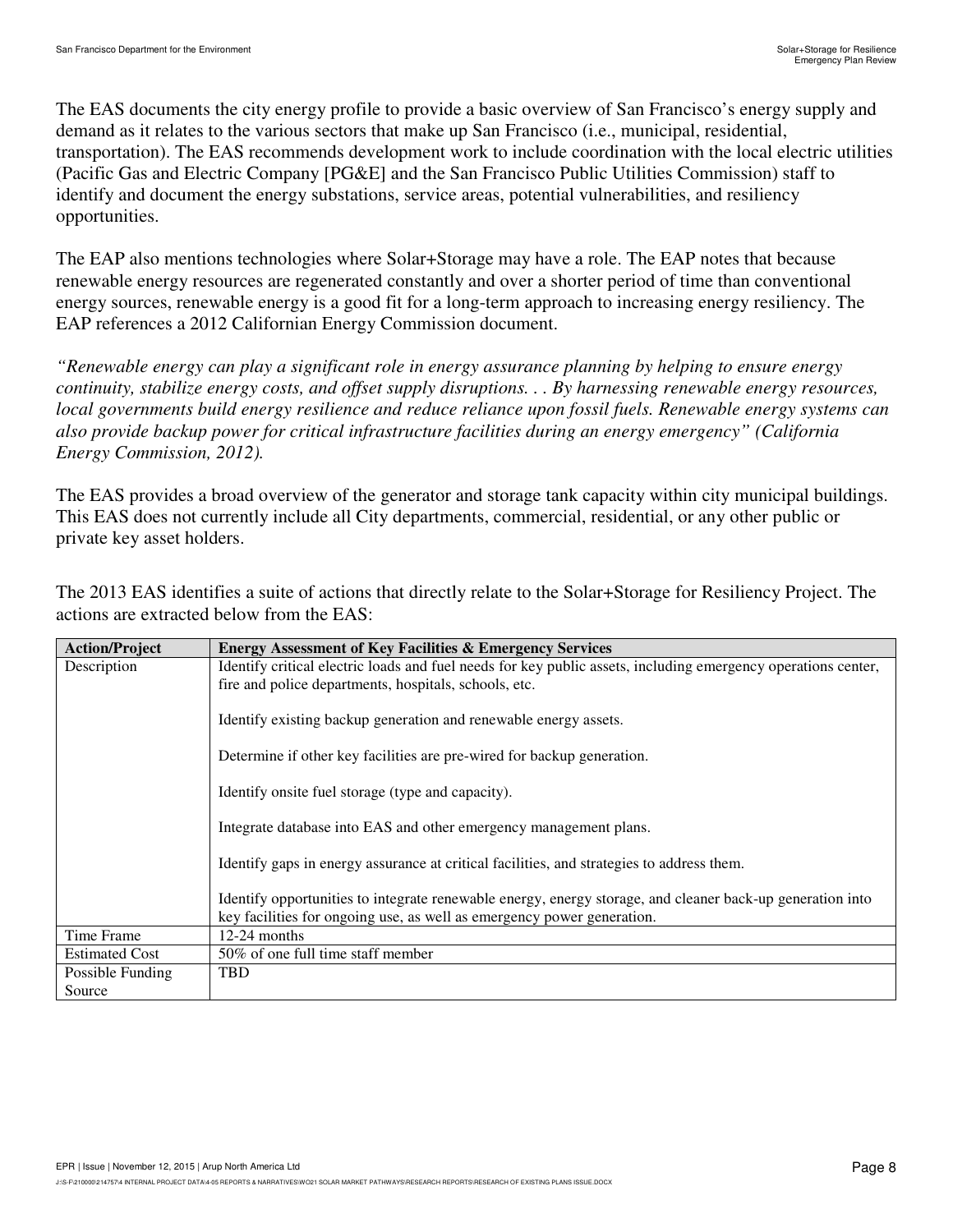| <b>Action/Project</b> | <b>Private Sector Engagement &amp; Energy Assessment of Key Facilities</b>                                                                                                                                        |
|-----------------------|-------------------------------------------------------------------------------------------------------------------------------------------------------------------------------------------------------------------|
| Description           | Work with private sector (e.g. through Lifelines Council) to identify critical services and facilities for<br>emergency recovery, such as grocery stores, pharmacies, gas stations, banks, and community centers. |
|                       | Identify critical electric loads and fuel needs for key private assets during emergency operations.                                                                                                               |
|                       | Identify existing backup generation and renewable energy assets.                                                                                                                                                  |
|                       | Determine if other key facilities are pre-wired for backup generation.                                                                                                                                            |
|                       | Identify onsite fuel storage (type and capacity).                                                                                                                                                                 |
|                       | Integrate database into EAS and other emergency management plans.                                                                                                                                                 |
|                       | Identify business case for private businesses to integrate energy assurance actions into their operations.                                                                                                        |
|                       | Identify private sector energy assets that could be used in support of city's emergency response (e.g.<br>mobile generators, solar and battery-based EV charging stations.                                        |
| Time Frame            | 12-24 months                                                                                                                                                                                                      |
| <b>Estimated Cost</b> | 10\% of one full time staff member                                                                                                                                                                                |
| Possible Funding      | <b>TBD</b>                                                                                                                                                                                                        |
| Source                |                                                                                                                                                                                                                   |

#### **3.4.3 Summary**

The EAS differs from various types of municipal response and long-term development plans, such as the General Plan, Emergency Operations Plans, and local hazard mitigation plans that do not address energy interruptions or the resulting impacts in depth. The EAP will fill preliminary planning gaps that exist between the emergency and energy operational spheres.

The implementation of the above actions and all of the other recommendations with the EAS were based upon grant funding. Unfortunately, the actions that directly relate to the Solar+Storage for Resilience Project have not been funded at this time.

While the current version on the EAS does not specifically address microgrid development for critical facilities, it would be recommended for a future EAS to investigate this strategy. Some sample language is suggested below:

Identify microgrid zones where critical electric loads are in a proximate location. Electric loads shall be for key public assets, including emergency operations center, fire and police departments, hospitals, schools, etc. Generation and storage assets may be able to be shared between the buildings in emergency operations mode by identifying such zones in partnership with the local utility.

## **3.5 CCSF Hazard Mitigation Plan - 2014**

#### **3.5.1 Purpose**

The Hazard Mitigation Plan (HMP) represents San Francisco's commitment to making the city safer and more resilient by taking steps to reduce the risk from hazards before they occur. The plan describes the city's natural and human-made hazards, identifies actions the City can take to reduce their effects, and establishes a process for implementing the plan. Having a FEMA-approved plan makes San Francisco eligible for federal hazard and flood mitigation grant funding before and after a Presidentially declared disaster.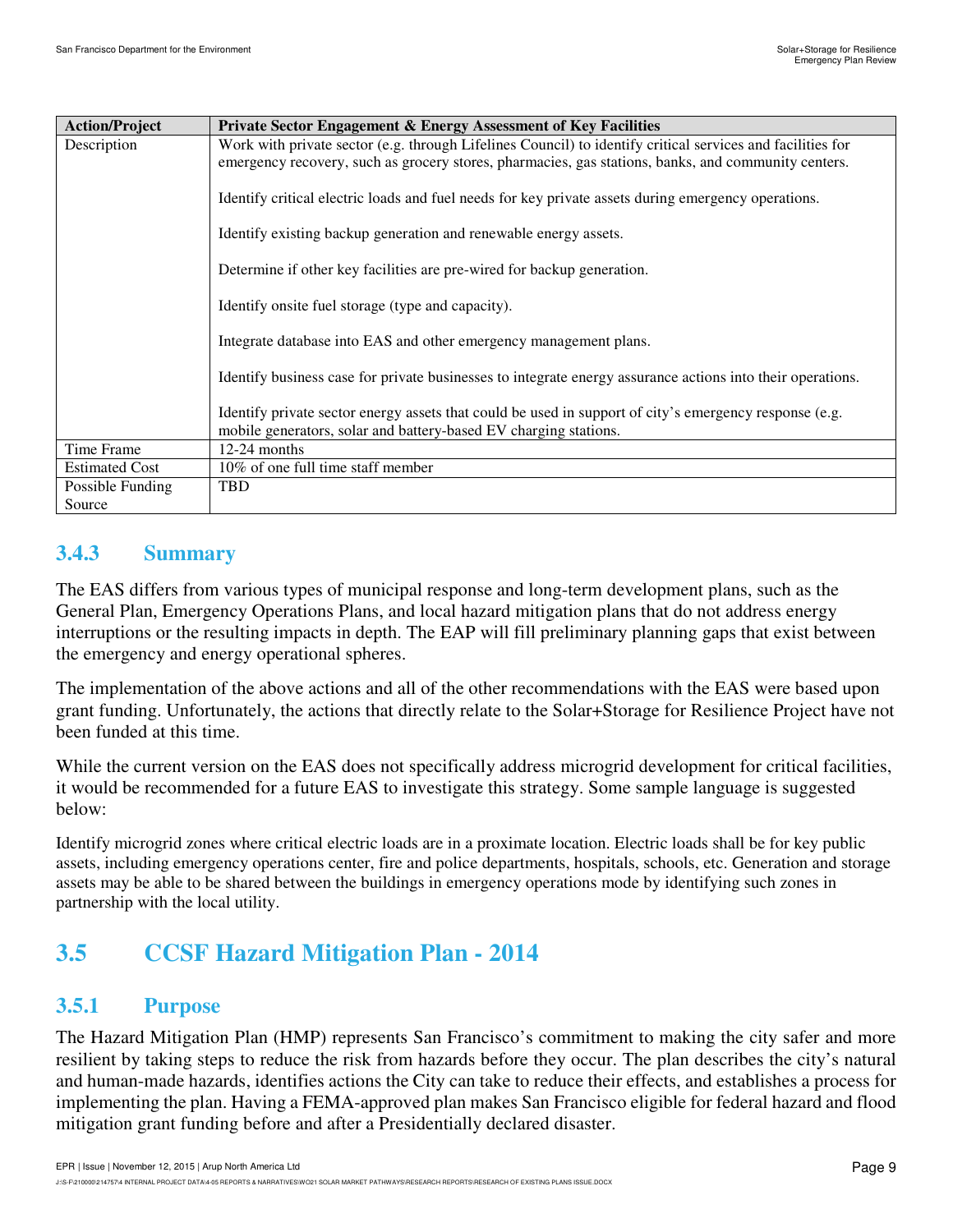### **3.5.2 Content**

This report reviews the HMP with respect to if energy surety is planned out and where there are opportunities for Solar+Storage to be integrated into the plan to increase resilience. This report also assesses other HMPs from around the country. In order to make some general comparisons between the plans, three key aspects of each HMP has been reviewed.

- 1. Hazard identification
	- identifies risks and hazards affecting the population
- 2. Building identification
	- key buildings identified
	- building operations plan identified e.g., functions without electricity/gas
	- emergency electrical loads identified
- 3. Electricity impacts identified
	- considered impact of wide-scale power loss
	- considered likely durations of power outage
	- highlighted a power restoration plan
	- detailed a temporary generation plan

#### **Hazard Identification**

The HMP provides a list and detailed analysis of all hazards that are likely to be encountered in San Francisco, these include the following:

- 1. Seismic hazards
	- ground shaking
	- ground failure (landslide and liquefaction)
	- tsunami
- 2. Weather-related hazards:
	- drought
	- flood (coastal and storm water ponding)
	- heat
	- landslide
	- wind
- 3. Other hazards
	- reservoir failure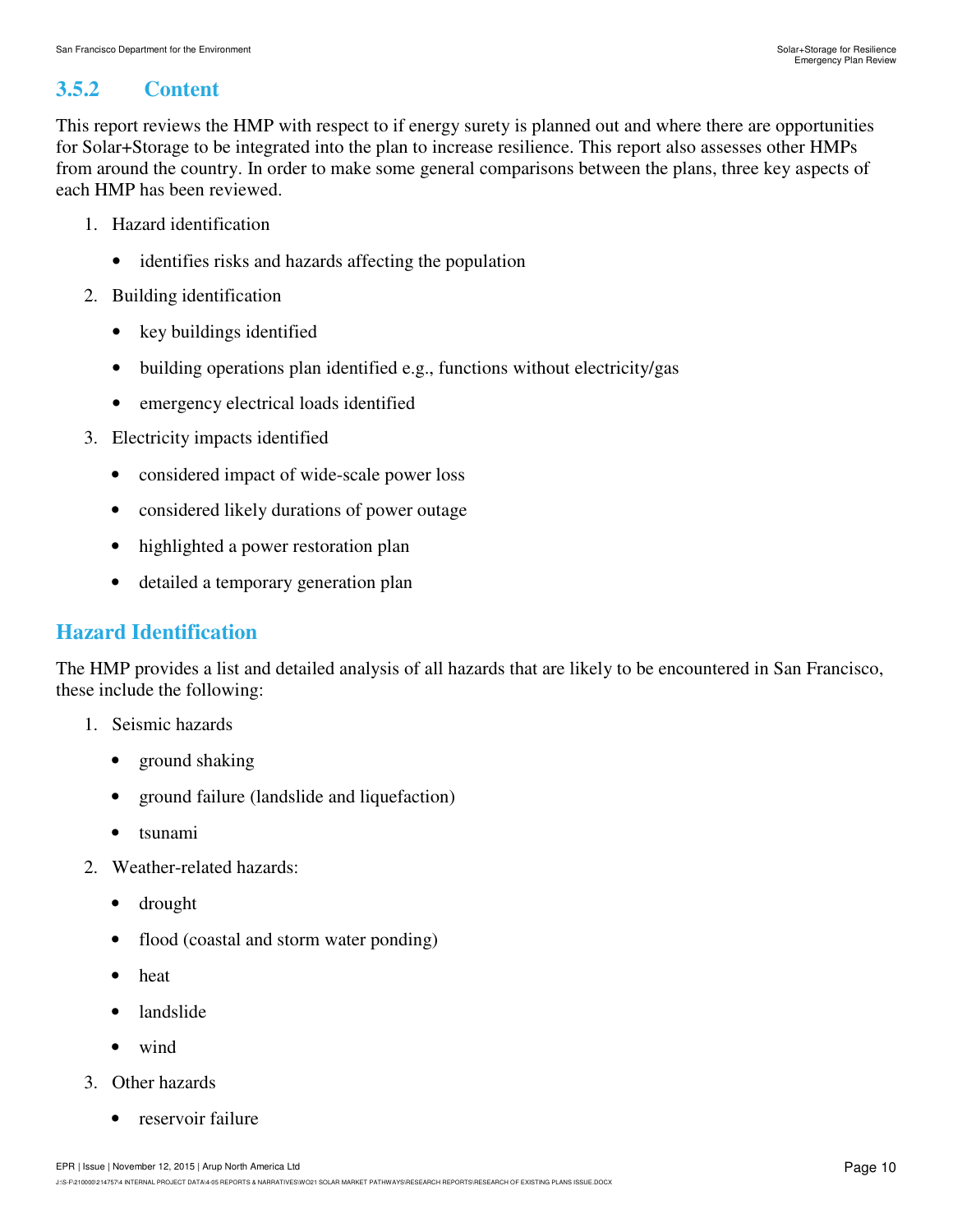- wildfire
- urban conflagration
- human-caused (hazardous material, weapons of mass destruction, energy supply, and terrorism)

### **Building Identification**

The HMP defines an essential building or infrastructure as a public or private facility that provides essential products and services to the general public including important public safety, emergency response, and disaster recovery functions. The HMP groups the important citywide buildings by department and this summary is shown below:

| <b>Department</b>  | <b>Number of Facilities</b>                  |              |                    |
|--------------------|----------------------------------------------|--------------|--------------------|
| <b>Acronym</b>     | <b>Name</b>                                  |              | and Infrastructure |
| <b>DOT</b>         | Department of Transportation                 |              | 1                  |
| <b>FAMSF</b>       | Fine Arts Museums of San Francisco           |              | 3                  |
| <b>GSA</b>         | <b>General Services Agency</b>               |              | $\overline{2}$     |
| <b>HAS</b>         | <b>Human Services Agency</b>                 |              | 12                 |
| <b>JUV</b>         | Juvenile Probation Department                |              | 1                  |
| <b>MTA</b>         | Municipal Transportation Agency              |              | 79                 |
| <b>PORT</b>        | Port of San Francisco                        |              | 164                |
| <b>REAL ESTATE</b> | <b>Real Estate Division</b>                  |              | 9                  |
| <b>RPD</b>         | Recreation and Parks Department              |              | 107                |
| <b>SFAC</b>        | San Francisco Arts Commission                |              | 5                  |
| <b>SFFD</b>        | <b>Fire Department</b>                       |              | 44                 |
| <b>SFPD</b>        | <b>Police Department</b>                     |              | 13                 |
| <b>SFPL</b>        | Public Library, San Francisco                |              | 20                 |
| <b>SFPUC</b>       | <b>Public Utilities Commission</b>           |              | 67                 |
| <b>SFFD</b>        | <b>Sherriff Department</b>                   |              | 4                  |
| <b>SFUSD</b>       | Unified School District, San Francisco       |              | 130                |
| <b>TIDA</b>        | <b>Treasure Island Development Authority</b> |              | 25                 |
| <b>WMPAC</b>       | War Memorial and Performing Arts Center      |              | $\overline{2}$     |
|                    |                                              | <b>Total</b> | 1,049              |

Source: CCSF Real Estate Division, Risk Management, SF Enterprise GIS, 2013.

The HMP does not provide individual building operations plans for operation without electricity/gas, nor does it define what the emergency electrical loads within the building are. It is also important to note that the HMP includes all buildings that could conceivably be used by the CCSF in an emergency. This is to ensure that the buildings are not excluded from FEMA funding should the building be used in a disaster and it not have been recorded on this list. The above list was not screened for a particular emergency, rather it states buildings which have the potential to be used for disaster preparedness and recovery.

The San Francisco DEM have quantified which buildings within San Francisco have critical, essential, desirable, and non-essential power needs following a wide scale loss of power. A full list of these buildings is contained within Appendix A.

Critical Facilities require electricity to operate in under 24 hours following an emergency. Essential facilities require power within 24-72 hours following an emergency. Desirable facilities require power at the 72 hour point in time. Facilities deemed non-essential from a power needs standpoint do not require electricity for continued operation. The DEM maintains a list of city owned and private facilities used in disaster response. There are 1,263 buildings within the DEM maintained list, some of these are private facilities which is why this is greater than the 1,049 city buildings identified in the HMP. Of these 1,263 buildings, 225 have power needs in an emergency. 127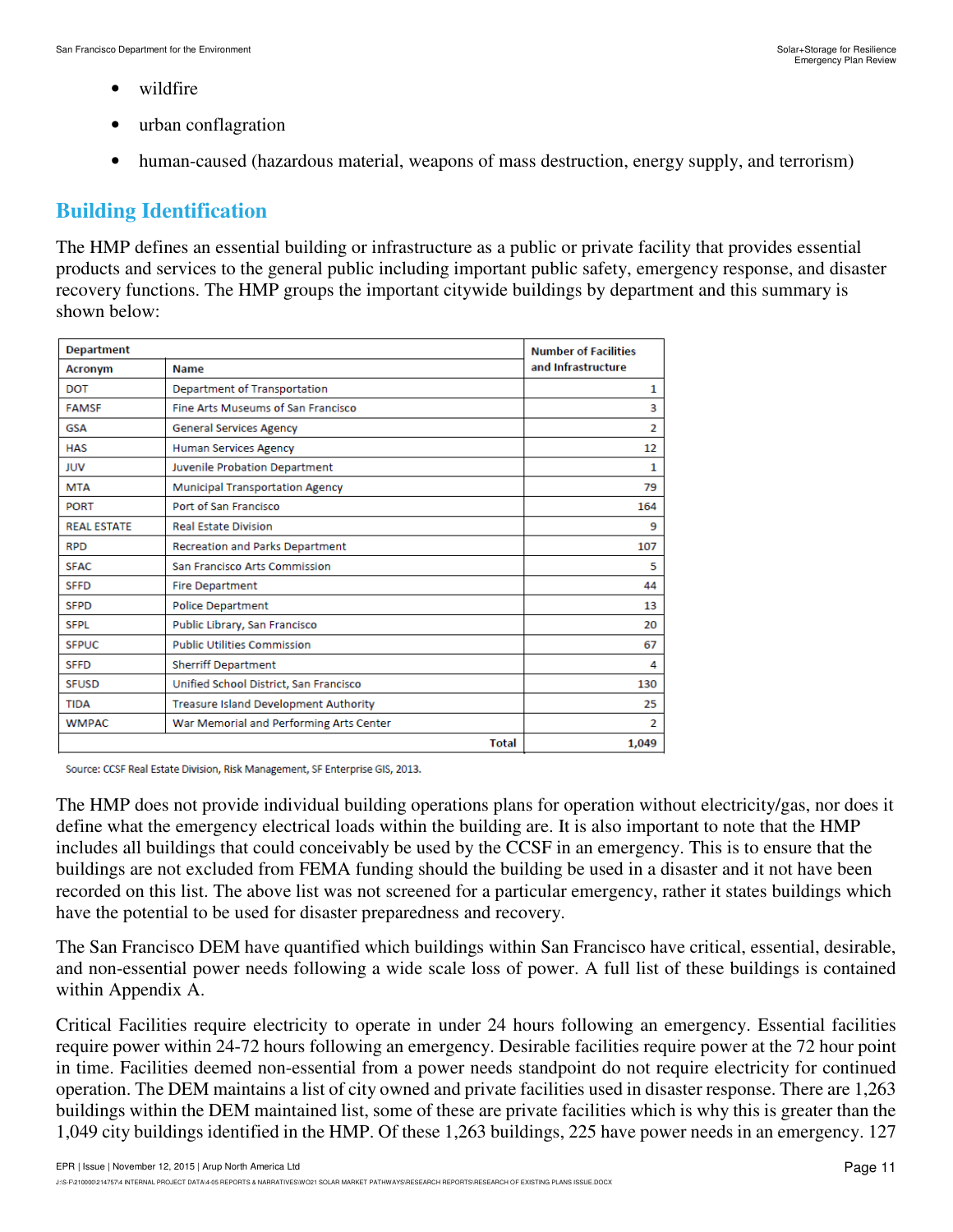buildings have critical power needs (<24), 20 have essential power needs (24-72) and a further 78 have desirable (72+) power needs.

### **Electricity Impacts Identified**

The HMP identifies electricity outages as an issue that the city may face. These issues are repeated below.

San Francisco is dependent on an adequate energy supply for the functioning of four critical sectors: industrial, transportation, residential, and commercial. Because San Francisco operates on a just-in-time basis with the delivery of energy resources, any disruption to the energy supply chain may create a shortage that is felt immediately. The HMP identifies that energy supplies may be disrupted in two ways:

- Intentional: Outages that are planned or scheduled, such as for maintenance; unscheduled disruptions, which are generally done on the spot; demand-side management disruptions done as part of an agreement during periods of peak system loads; and load-shedding disruptions done when the system is under extreme stress due to heavy demand or the failure of energy facilities.
- Unintentional: Outages that are unplanned. These outages may be caused by a utility company accident, an equipment malfunction or failure, vandalism or terrorism, weather, excessive operation, or overload of the system.

Energy shortages in San Francisco generally take the form of short-term interruptions in basic electrical service which, though inconvenient to users, do not pose a threat to public health and safety. A prolonged, widespread service interruption, which is an assumed risk following a large local earthquake event, will pose a much greater threat to San Francisco's overall health and safety. There will be a cascading impact on other essential infrastructure, such as fuel and water systems that require electricity for fuel pumps to operate.

PG&E is the gas and electricity utility provider for most local residents and business. While San Francisco operates its own municipal power system, the Hetch Hetchy Power System, PG&E distributes the Hetch Hetchy electricity to all San Francisco's municipal facilities, services, and customers. San Francisco Public Utilities Commission customers include San Francisco International Airport, San Francisco General Hospital, the San Francisco Municipal Railway, Police, Fire, and city residences and businesses in the Hunters Point Shipyard and on Treasure Island.

Other than the Great 1906 San Francisco Earthquake and Fire, San Francisco has experienced citywide blackouts during the 1989 Loma Prieta earthquake and December of 1999. Severe shaking associated with the 1989 quake caused PG&E power plants located in Potrero Hill and Hunters Point to trip off almost immediately. Local electric distribution lines were also hard hit. Lines broke or slapped together, arcing or shorting out transformers. Power was fully restored three days later. In 1999, a problem at a PG&E substation in San Mateo blacked out the city for a day.

Geographically, all of San Francisco is susceptible to an energy supply disruption. However, as with extreme heat events, the human impact from such events may vary. Persons who are older, who have few economic resources, or who rely on electric power for life-saving medical equipment, such as respirators, will be extremely vulnerable in power outages of this magnitude.

### **3.5.3 Summary**

While the HMP does include power supply failure as a hazard, the HMP does not detail a power restoration plan or how temporary generators can play a role in providing power to buildings following an emergency.

However, the HMP does recognize and identify a potential mitigation measure to provide local power in an emergency. The HMP recommends that the use of solar and energy storage is implemented to power electrical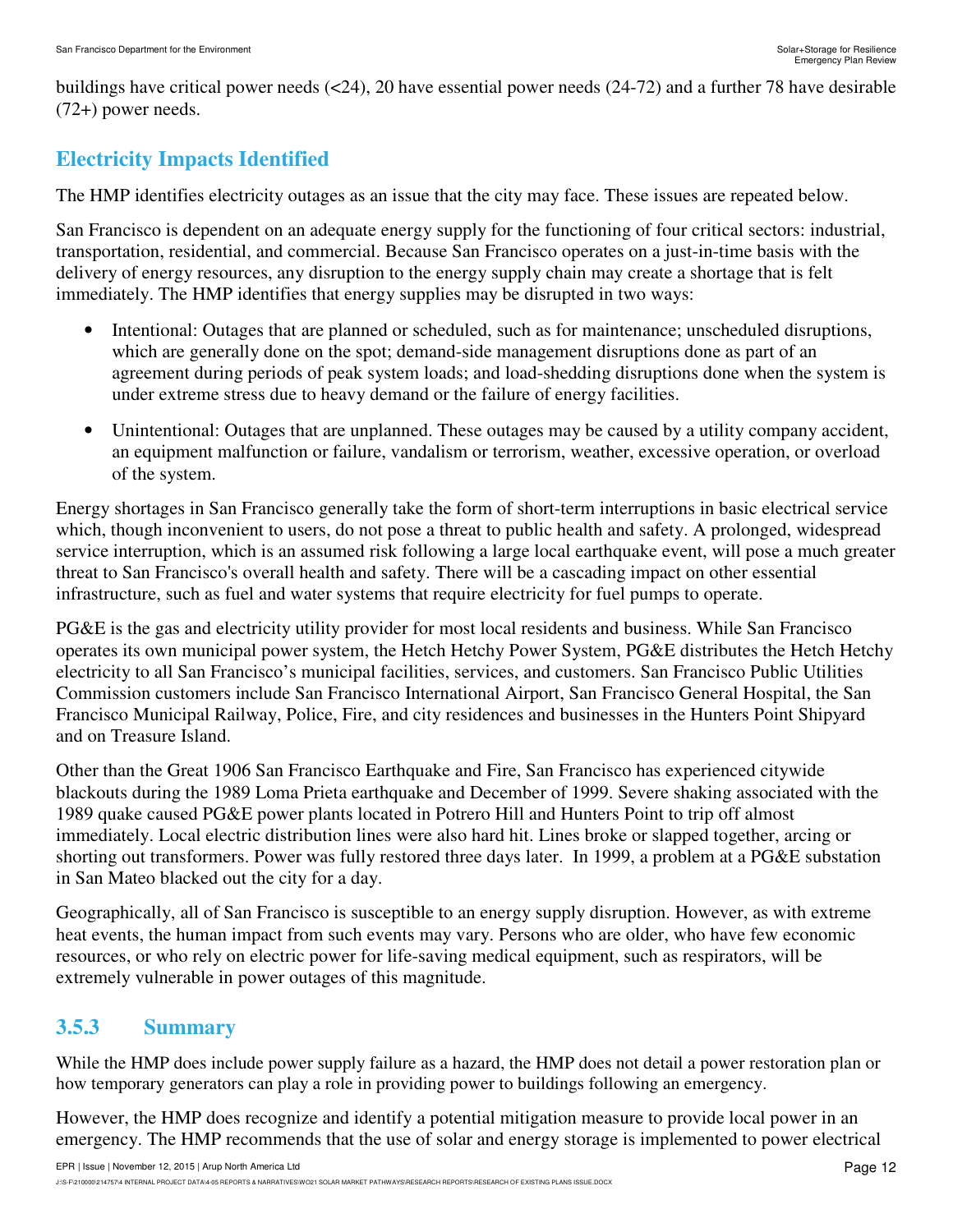backup systems such as communications systems, city government fuel stations, water filtration systems, and water supply stations.

# **4 Other Emergency Management Plans**

This section reviews other HMPs/Emergency Management Plans to determine if other municipalities are addressing the power needs of buildings in an emergency and if technologies such as Solar+Storage are identified as potential solutions. The review is not an exhaustive list of all of such plans and only a small sample have been reviewed.

# **4.1 San Diego, CA**

### **4.1.1 Hazard Identification**

The plan lists and provides information on all of the hazards that San Diego County is susceptible to.

### **4.1.2 Building Identification**

The San Diego plan identifies both the buildings and their operational responsibility in emergency situations. An extract from the San Diego document is shown below:

| <b>AGENCIES</b>                                                        | ٥ö<br>Planning, training<br>exercising | Votifications | Communications | Scene Management<br>ncident Command/ | <b>Triage &amp; Treatment</b> | ransportation | Field Treatment Site | First Aid Stations | Medical Evacuation | Special Resources | <b>DA EOC</b> | Medical Mutual Aid |
|------------------------------------------------------------------------|----------------------------------------|---------------|----------------|--------------------------------------|-------------------------------|---------------|----------------------|--------------------|--------------------|-------------------|---------------|--------------------|
| All Affected Agencies                                                  | x                                      |               |                |                                      |                               |               |                      |                    |                    |                   |               |                    |
| San Diego Healthcare Disaster<br>Council (SDHDC)                       | x                                      |               |                |                                      |                               |               |                      |                    |                    |                   |               |                    |
| County of San Diego Sheriff's<br><b>Communication Center</b>           |                                        | x             | x              |                                      |                               |               |                      |                    |                    |                   |               |                    |
| <b>ARES</b>                                                            |                                        | x             | x              |                                      |                               |               |                      |                    |                    |                   |               |                    |
| <b>Local Fire Departments</b>                                          | x                                      | x             | х              | x                                    | x                             | x             | x                    |                    |                    | x                 | х             | x                  |
| <b>Local Law Enforcement</b>                                           | x                                      | x             | x              | x                                    |                               | x             |                      |                    | x                  | x                 | x             |                    |
| California Highway Patrol (CHP)                                        |                                        |               |                | x                                    |                               | x             |                      |                    | x                  |                   |               |                    |
| Local Base Hospitals                                                   | x                                      | x             | x              |                                      | x                             |               | x                    |                    | x                  |                   |               |                    |
| <b>Local Hospitals</b>                                                 | x                                      | x             | x              |                                      | x                             |               | x                    |                    | x                  |                   |               |                    |
| Healthcare Association of San Diego<br>& Imperial Counties             |                                        |               | x              |                                      |                               |               |                      |                    |                    |                   | x             |                    |
| <b>Local Ambulance Association</b>                                     |                                        |               | x              |                                      |                               | x             |                      |                    | x                  |                   |               |                    |
| Aeromedical                                                            | x                                      |               | x              |                                      | x                             | x             |                      |                    | x                  |                   |               |                    |
| County of San Diego EMS                                                | x                                      | x             | x              | x                                    |                               |               | x                    |                    | x                  | x                 | x             | x                  |
| County of San Diego Public Health<br>Services / Emergency Preparedness | x                                      | x             | x              | x                                    |                               |               | x                    | x                  |                    | x                 | x             |                    |
| <b>Public School Districts</b>                                         |                                        |               |                |                                      |                               |               | x                    | х                  |                    |                   |               |                    |
| American Red Cross - San Diego &<br>Imperial Counties Chapters         | x                                      |               |                |                                      |                               |               |                      | x                  | x                  | x                 | x             |                    |
| San Diego Blood Bank                                                   |                                        |               | x              |                                      |                               |               |                      |                    |                    | x                 |               |                    |
| County of San Diego Office of<br>Emergency Services (OES)              | x                                      | x             | x              |                                      |                               |               |                      |                    |                    | x                 | x             | x                  |

#### EPR | Issue | November 12, 2015 | Arup North America Ltd

J:\S-F\210000\214757\4 INTERNAL PROJECT DATA\4-05 REPORTS & NARRATIVES\WO21 SOLAR MARKET PATHWAYS\RESEARCH REPORTS\RESEARCH OF EXISTING PLANS ISSUE.DOCX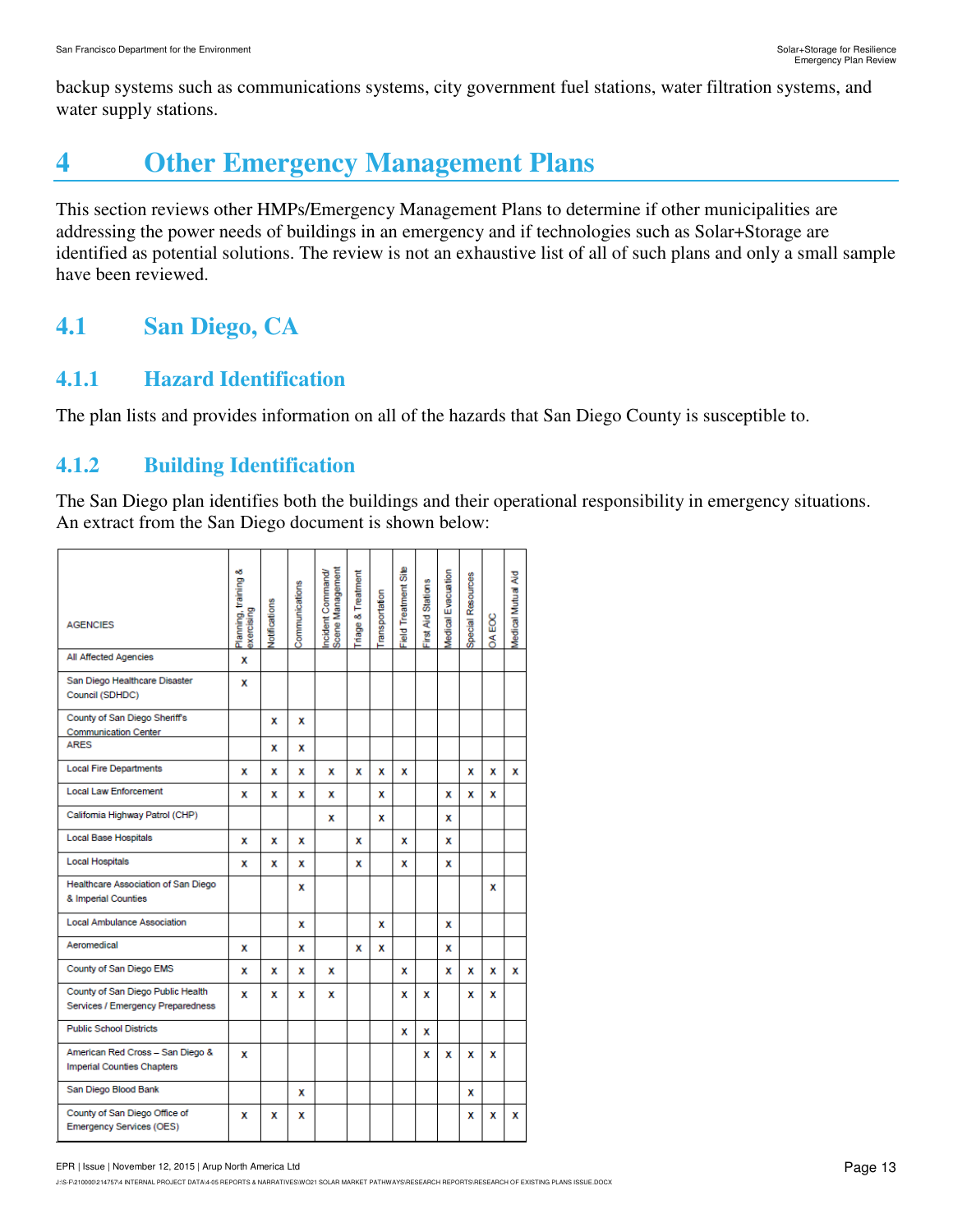### **4.1.3 Electricity**

The San Diego plan does not provide details on the impact of a wide-scale power outage, nor does it provide estimated power outage durations. However, the plan sets out the roles and responsibilities to prioritize the restoration of facilities/utilities, whether public or privately owned, which are essential to the health, safety, and welfare of citizens (sanitation, water, electricity, road, street, and highway repair).

The document has an Appendix (J) which states who shall coordinate the allocation of engineering resources (construction equipment, materials, etc.) required for emergency debris clearance, route recovery, shelter construction, utilities restoration, and other engineering operations. The local utility, San Diego Gas and Electric is tasked to provide initial and updated damage assessments including the number of gas and electric outages, the areas impacted, the number of customers affected, an overall estimated restoration time as well as estimated restoration times for each outage, workforce status including the use of mutual assistance crews, and any critical operational issues or conditions.

San Diego also has a stand-alone plan for energy titled "Energy SAP Operational Area Energy Resiliency Plan." This document could not be located for a detailed review.

### **4.1.4 Summary**

Like the San Francisco plan, the San Diego emergency operations plan does include power supply failure as a hazard. However, the plan does not detail a power restoration plan or how temporary generators can play a role in providing power to buildings following an emergency.

## **4.2 St. Louis, MO – Emergency Operations Plan – 2013**

#### **4.2.1 Hazard Identification**

The St. Louis County Emergency Operations Plan is designed to consider all hazards to which the County and its inhabitants may be vulnerable. All reasonable hazards are assessed in the plan.

### **4.2.2 Building Identification**

The St. Louis plan identifies both the buildings and their operational responsibility in emergency situations. An extract from the St. Louis document is shown below and was extracted from the health and sheltering appendix:

| <b>Primary</b><br>Department | <b>Function (See above for details)</b>                                                                                                                                                                           |
|------------------------------|-------------------------------------------------------------------------------------------------------------------------------------------------------------------------------------------------------------------|
| Health                       | $\triangleright$ Feeding<br><b>Emergency first aid</b><br>$\triangleright$ Household Pets and Service Animals<br>$\triangleright$ General, Specialized, Medical, and Non-conventional<br><b>Shelters</b>          |
| <b>Human Services</b>        | <b>Disaster Welfare Information</b><br>$\triangleright$ Facilitated reunification<br>$\triangleright$ Support unaffiliated volunteers and unsolicited donations<br>$\triangleright$ Voluntary Agency Coordination |
| <b>Housing Authority</b>     | $\triangleright$ Facilitate reunification<br><b>Disaster Housing assistance</b><br>⋗                                                                                                                              |
| <b>Parks and Recreation</b>  | Sheltering<br>➤<br><b>Bulk distribution</b><br>$\triangleright$ Household Pets and Service Animals<br>$\triangleright$ General, Specialized, Medical, and Non-conventional<br><b>Shelters</b>                     |
| <b>Police</b>                | $\triangleright$ Mass Evacuation                                                                                                                                                                                  |

J:\S-F\210000\214757\4 INTERNAL PROJECT DATA\4-05 REPORTS & NARRATIVES\WO21 SOLAR MARKET PATHWAYS\RESEARCH REPORTS\RESEARCH OF EXISTING PLANS ISSUE.DOCX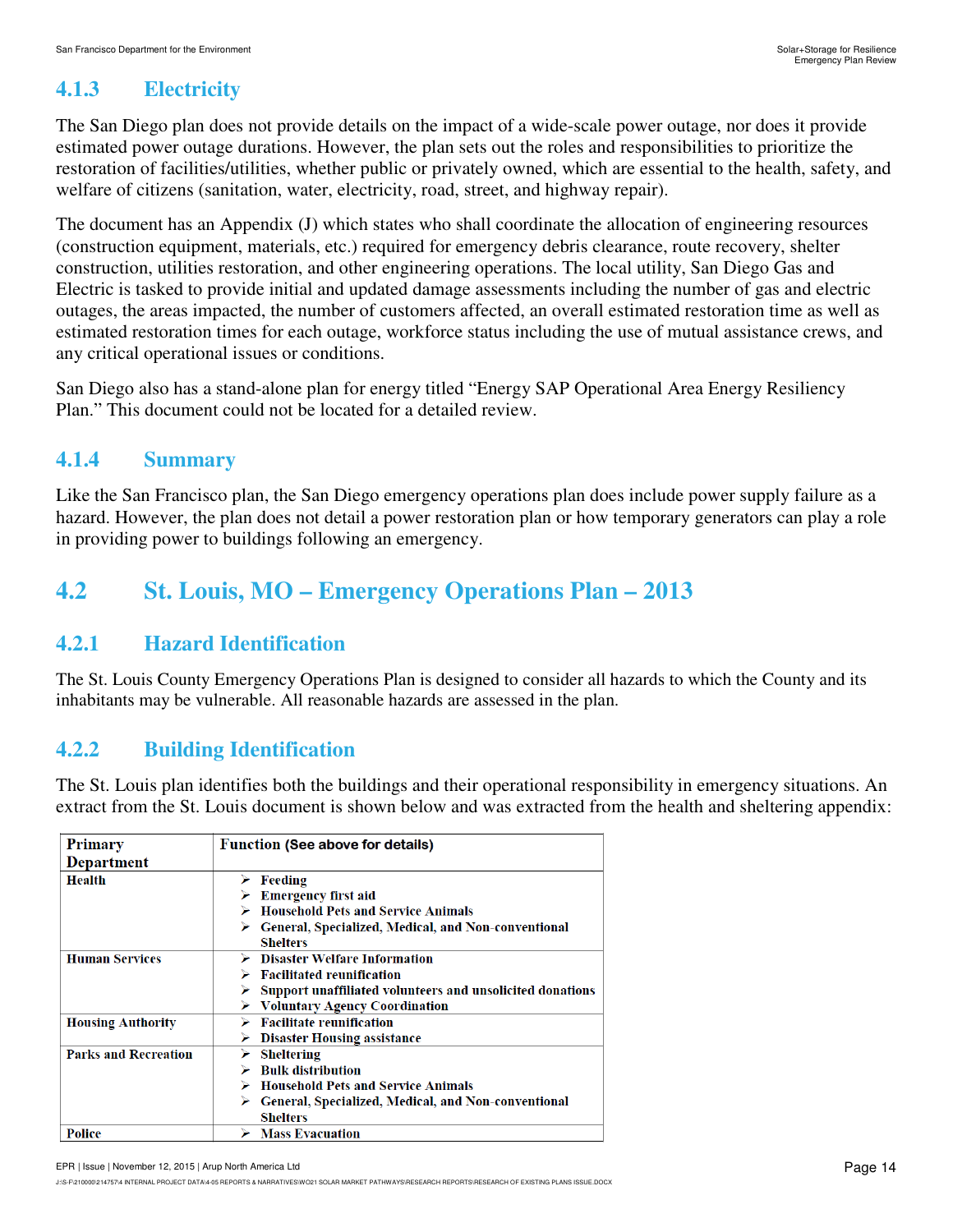### **4.2.3 Electricity**

The St. Louis document describes several Emergency Support Functions (ESF) that document responses to certain events. ESF #12 is titled Energy and assesses energy system damage and estimations on the impact of energy system outages within affected areas. Additionally, ESF #12 provides information concerning the energy restoration process such as projected schedules, percent completion of restoration, and geographic information on the restoration. ESF #12 also provides technical expertise to the utilities, conducts field assessments, and assists government and private-sector stakeholders to overcome challenges in restoring the energy system.

Within the document, the term energy includes producing, refining, transporting, generating, transmitting, conserving, building, distributing, maintaining, and controlling energy systems and system components. All energy systems are considered critical infrastructure.

The scope of ESF #12 is as follows:

- Addresses significant disruptions in energy supplies for any reason, whether caused by physical disruptions of energy transmission and distribution systems, unexpected operational failure of such systems, or unusual economic events.
- Acts as the primary point of contact with the energy industry for information sharing and requests for assistance from private- and public-sector owners and operators.
- Maintains lists of energy-centric critical assets and infrastructures, and continuously monitors those resources to identify and mitigate vulnerabilities to energy facilities.
- Restoration of normal operations at energy facilities is the responsibility of the facility owners.

Should an energy incident occur, the private sector normally takes the lead in the rapid restoration of infrastructure-related services. Appropriate entities of the private sector are integrated into ESF #12 planning and decision-making processes.

In coordination with local governments, public utilities prioritize plans and actions for the restoration of energy during response and recovery operations.

ESF #12 coordinates with other ESFs to provide timely and accurate energy information, recommends options to mitigate impacts, and coordinates repair and restoration of energy systems.

ESF #12 coordinates preliminary damage assessments in the energy sector to determine the extent of the damage to the infrastructure and the effects of the damage on the local energy system.

### **4.2.4 Summary**

Like the San Francisco plan, the St. Louis emergency operations plan does include power supply failure as a hazard, and the St. Louis plan also details a power restoration plan. The plan, however, does not detail how temporary generators can play a role in providing power to buildings following an emergency.

# **4.3 Austin, TX**

### **4.3.1 Hazard Identification**

The Emergency Operations Plan is considered an all-hazards plan that establishes the framework for how the City of Austin responds to disasters, regardless of initial cause or hazard. All reasonable hazards are assessed in the plan.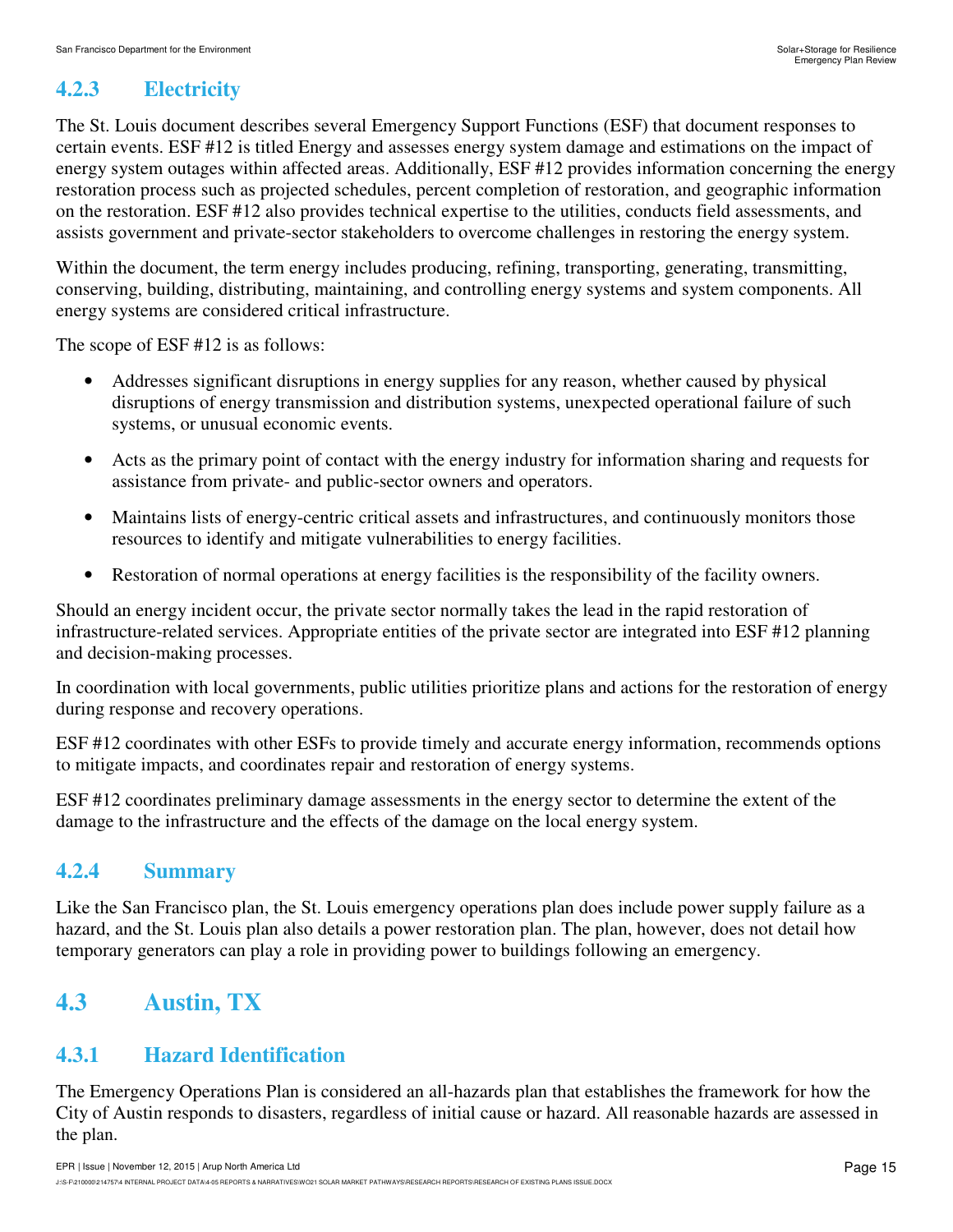### **4.3.2 Building Identification**

While the Austin plan does not specifically have a list of the buildings that shall be utilized in an emergency, the document lists each department that has a role in the plan and the function that the department must perform. One example (many more are within the document) of such a role is provided below.

Library Department

- In conjunction with the Emergency Operations Center, assists the American Red Cross and other volunteer relief agencies in collecting, inventorying, sorting, and distributing donated goods and services
- Branch libraries serve as dissemination points for emergency public information to citizens in an emergency, particularly during long-term power outages when radio and television may not reach some segments of the community.
- Branch libraries serve as collection points for information from citizens about their specific emergency needs including missing persons, lost and found pets, etc.
- Provides public Internet stations that may serve as communication points for City staff and the public.
- The Austin History Center provides assistance with damage recovery of documents through training sessions and distributed information.

### **4.3.3 Electricity**

The Austin plan does not provide details on the impact of a wide-scale power outage nor does it provide estimated power outage durations. However, the plan sets out the roles and responsibilities to prioritize the restoration of facilities/utilities.

The Public Utilities Group is responsible for coordinating plans and emergency actions to provide emergency power, water, and telecommunications with alternative energy sources to support emergency response and recovery efforts.

The Public Utilities Group is staffed with personnel from:

- Austin Energy
- Austin Water Utility
- telecommunication providers

The Public Utilities Group is responsible for preparing an initial response to loss of utility for 1-7 days including emergency and short-term repair to lifeline utilities as well as for the primary recovery phase, 7-30 days including the restoration of lifeline utilities (e.g., power).

Austin Energy, the City's electric utility department, produces local electric power with electric usage fluctuating with weather changes and industrial growth. Loss of power is a possibility to any specific area of the city, as well as the entire city. Austin is subject to severe thunderstorms, windstorms, and occasional ice storms that can result in extensive and lengthy failures of electrical power and other utilities. These failures may require the evacuation of populations if repairs cannot be made within a few hours.

As the primary energy provider for the City of Austin, Austin Energy shares the responsibilities of planning and response of the utility systems with Austin Water Utility. Austin Energy:

- maintains the City's electric generation, transmission, and distribution systems
- restores electrical power after outages according to pre-established restoration priorities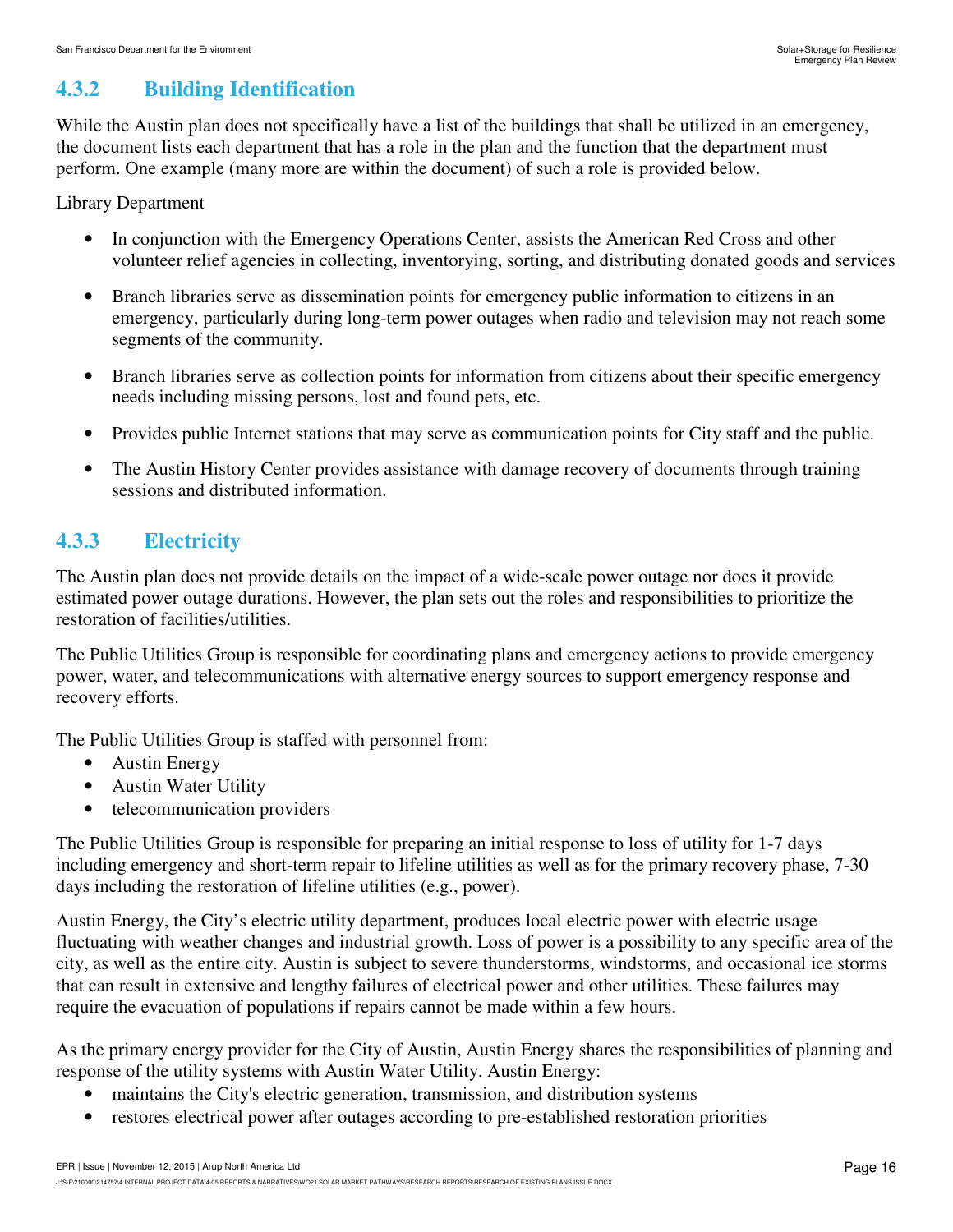- establishes and maintains temporary electrical power at emergency response facilities, such as hospitals and community centers that may be serving as emergency shelters or providing emergency healthcare
	- coordinates with the Public Information Officer of the EOC to inform the media:
		- o about power outages
		- o when energy curtailment measures are necessary to reduce system demand

#### **4.3.4 Summary**

Like the San Francisco plan, the Austin emergency operations plan does include power supply failure as a hazard. The Austin plan also details a power restoration plan. The plan, however, does not detail how temporary generators can play a role in providing power to buildings following an emergency.

## **4.4 Baltimore MD**

#### **4.4.1 Hazard Identification**

In order to determine the most feasible and effective mitigation and adaptation recommendations for Baltimore, natural hazards that threaten the city had to be identified and defined. All reasonable hazards are assessed in the plan.

### **4.4.2 Building Identification**

The Baltimore plan provides comprehensive details including addresses of the buildings that form part of the disaster recovery plan. A summary of the buildings that form part of the plan is shown below:

| Table 4-1 Critical Facilities Located in Baltimore City |               |  |  |  |
|---------------------------------------------------------|---------------|--|--|--|
| <b>Critical Facility</b>                                | <b>Number</b> |  |  |  |
| Hospitals                                               | 15            |  |  |  |
| <b>Police Stations</b>                                  | 10            |  |  |  |
| <b>Fire Stations</b>                                    | 41            |  |  |  |
| <b>Schools (Public and Private)</b>                     | 235           |  |  |  |
| Colleges                                                | 15            |  |  |  |
| <b>Government Facilities</b>                            | 374           |  |  |  |
| <b>Banks</b>                                            | 54            |  |  |  |
| <b>Grocery Stores</b>                                   | 48            |  |  |  |
| <b>Hardware Stores</b>                                  | 37            |  |  |  |
| <b>Gas Stations</b>                                     | 238           |  |  |  |
| <b>Water Pumps</b>                                      | 15            |  |  |  |
| <b>Electrical Cooperatives</b>                          |               |  |  |  |
| <b>Wastewater Treatment Facilities</b>                  | 3             |  |  |  |
| <b>Sewage Treatment Facilities</b>                      | 12            |  |  |  |
| <b>Drinking Water Treatment Facilities</b>              | 11            |  |  |  |
| <b>Critical Roadways</b>                                | 61            |  |  |  |
| 311 and 911 Operation Centers                           |               |  |  |  |
| <b>Hazardous Waste Facilities</b>                       |               |  |  |  |
| <b>Total</b>                                            | 1169          |  |  |  |

Source: Baltimore City Enterprise Geographic Information Services and HAZUS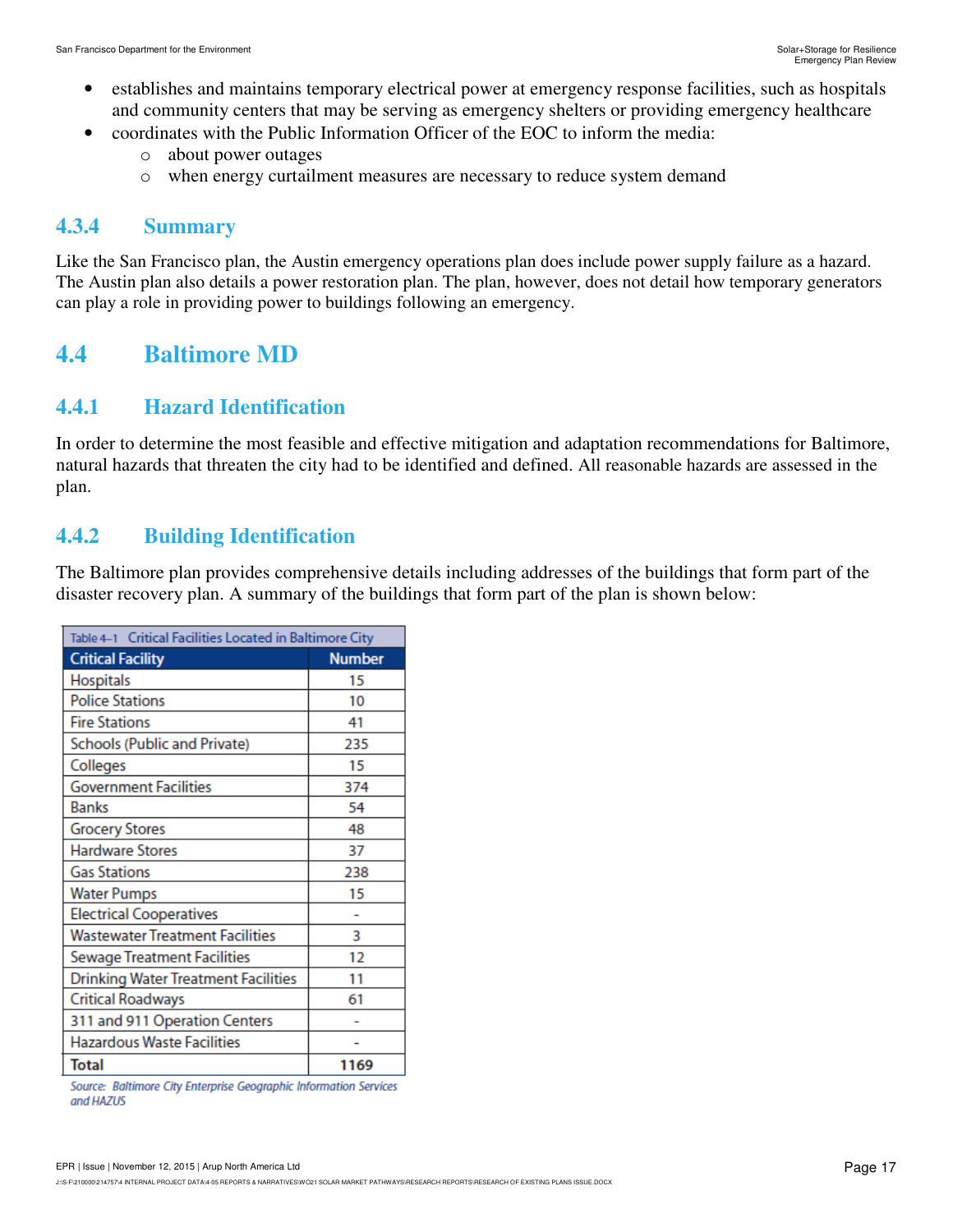## **4.4.3 Electricity**

The City's electricity supply and power grid system ensures that Baltimore's residents are not left without power in a hazard event. Most importantly, critical facilities that perform emergency response activities throughout the duration of a hazard event need reliable power supplies. Forward thinking actions facilitate a Continuity of Operations Plan during hazard events and prevent power outages of any significant scale. Beyond strengthening existing systems, increasing system redundancy is determined as a vital measure for protecting critical infrastructure from power outages. The City will explore options for creating a redundant electrical infrastructure as a result of the plan.

Baltimore has strategies for addressing electrical resilience within the plan. These are summarized in this section. The Baltimore document provides interesting reading as it has significant details on each of the strategies:

- Protect and enhance the resiliency and redundancy of electricity systems.
	- o Work with the Maryland Public Service Commission to minimize power outages from the local electric utility during extreme weather events by identifying and protecting critical energy facilities located within the city.
	- o Evaluate the City of Baltimore utility distribution system and identify underground utility districts.
	- o Support collaboration with the Maryland Public Service Commission to implement various smart grid solutions that will provide the city with real-time access to data during events.
	- $\circ$  Identify, harden, and water seal critical infrastructure relative to electrical, heating, and ventilation hardware within the flood plain.
	- o Increase resiliency in our energy generation system by encouraging the development of decentralized power generation and developing fuel flexibility capabilities.
	- o Develop a comprehensive maintenance and training program for City employees at facilities with backup generators to ensure proper placement, hook-up, and function during hazard events.
	- o Install external generator hookups for critical city facilities that depend on mobile generators for backup power.
	- o Partner with the Public Service Commission and the local electric utility to evaluate protecting power and utility lines from all hazards.
	- o Determine low-laying substation vulnerability and outline options for adaptation and mitigation.
	- o Evaluate and protect low-laying infrastructure-switching vaults, conduits, and transformers.
- Ensure backup power generation for critical facilities and identify key infrastructure during power outages.
	- o Investigate off-grid, on-site renewable energy systems, generators, and technologies for critical facilities to ensure redundancy of energy systems.
	- o Seek funding to purchase and install generators for all city buildings designated as critical to agency functions.
	- o Develop combined heat and power cogeneration plants at identified critical facilities.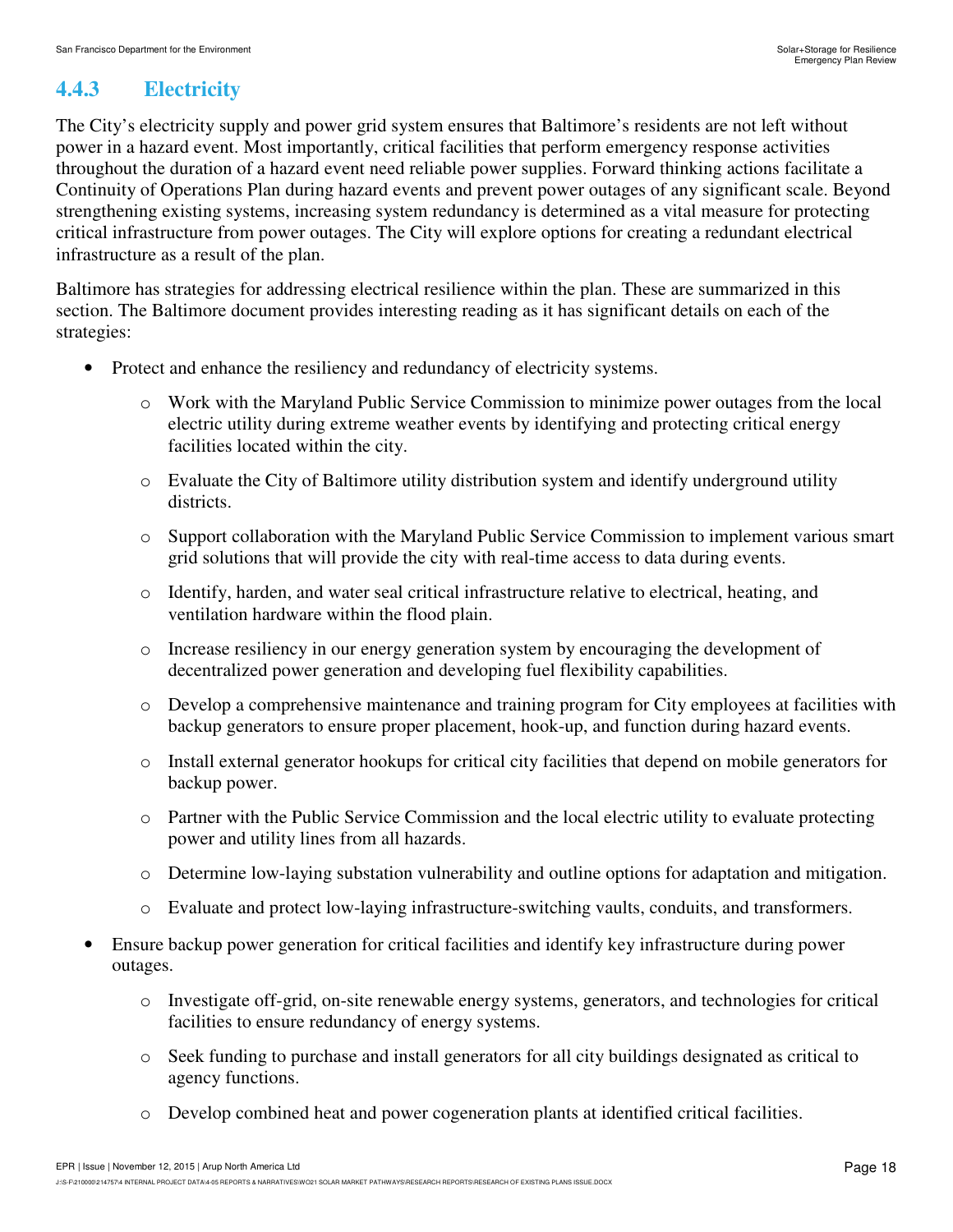o Evaluate and ensure backup power generation is available to healthcare facilities (nursing homes, critical care facilities, hospitals, etc.).

#### **4.4.4 Summary**

The Baltimore plan has the most detail on critical facilities to be used in an emergency. While the plan does not detail how generators e.g. Solar+Storage can play a role in providing power to buildings following an emergency, the plan states that this action should be investigated in future work.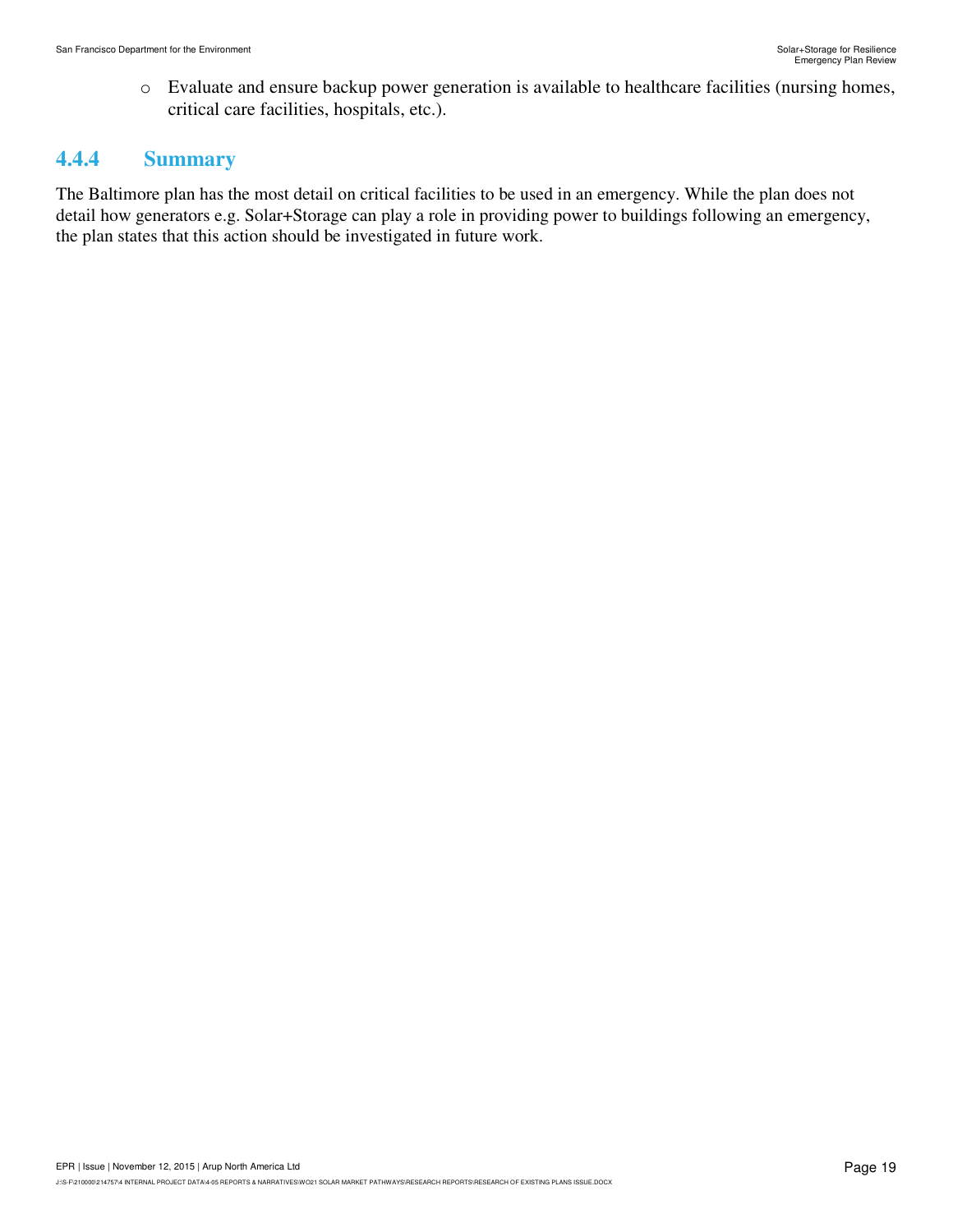# **5 Other Energy Assurance Plan**

This section has reviewed other EAPs to determine if other municipalities are addressing the power needs of buildings in an emergency and if technologies such as Solar+Storage are identified as potential solutions. The review is not an exhaustive list of all of such plans and only the Portland EAP has been reviewed.

# **5.1 Portland**

### **5.1.1 Purpose**

Energy assurance is the confidence that energy will be available when needed. Stakeholders participating in the Portland Local EAP (LEAP) process reviewed Portland's reliance on energy and the vulnerability of the energy supply and developed recommendations on what the city and community should do to ensure greater energy assurance in the face of future energy disruptions.

### **5.1.2 Content**

The Energy Annex to the LEAP details how Portland will respond to a major energy disruption. The Annex states that responding to a major energy disruption in Portland will not be easy. First and foremost, the bulk of the energy infrastructure in the region is not owned or maintained by the City of Portland or other public sector agencies. However, the Energy Annex provides a framework to guide the City's response during an energy disruption.

In the event of any emergency, the City's response priorities are life safety, incident stabilization, environmental protection, and property conservation. Priority is given to provide emergency assistance to vulnerable populations.

When the energy supply is disrupted, the City will work collaboratively with critical infrastructure owners and operators to help get facilities back online as quickly as possible.

Priority energy restoration will focus on critical facilities which include hospitals, 9-1-1 centers, emergency coordination centers, and other government facilities, shelters, water and wastewater treatment facilities and pump stations, fire stations, and schools, among others.

The Annex also has an improvement plan on how Portland can improve their energy resiliency:

- Formalize the relationship between the public and private sectors.
- Expand the city's portfolio of high efficiency buildings and renewable energy technologies, and pursue alternate energy sources for critical facilities and essential functions.
- Encourage community resilience to an energy disruption.
- Ensure the EAP informs bureau-specific and citywide continuity of operations plans and utility asset management plans.
- Certify more damage assessment teams.
- Improve the process for emergency notifications.
- Conduct drills.
- Recommend changes to the Oregon Department of Energy's Fuel Allocation Program.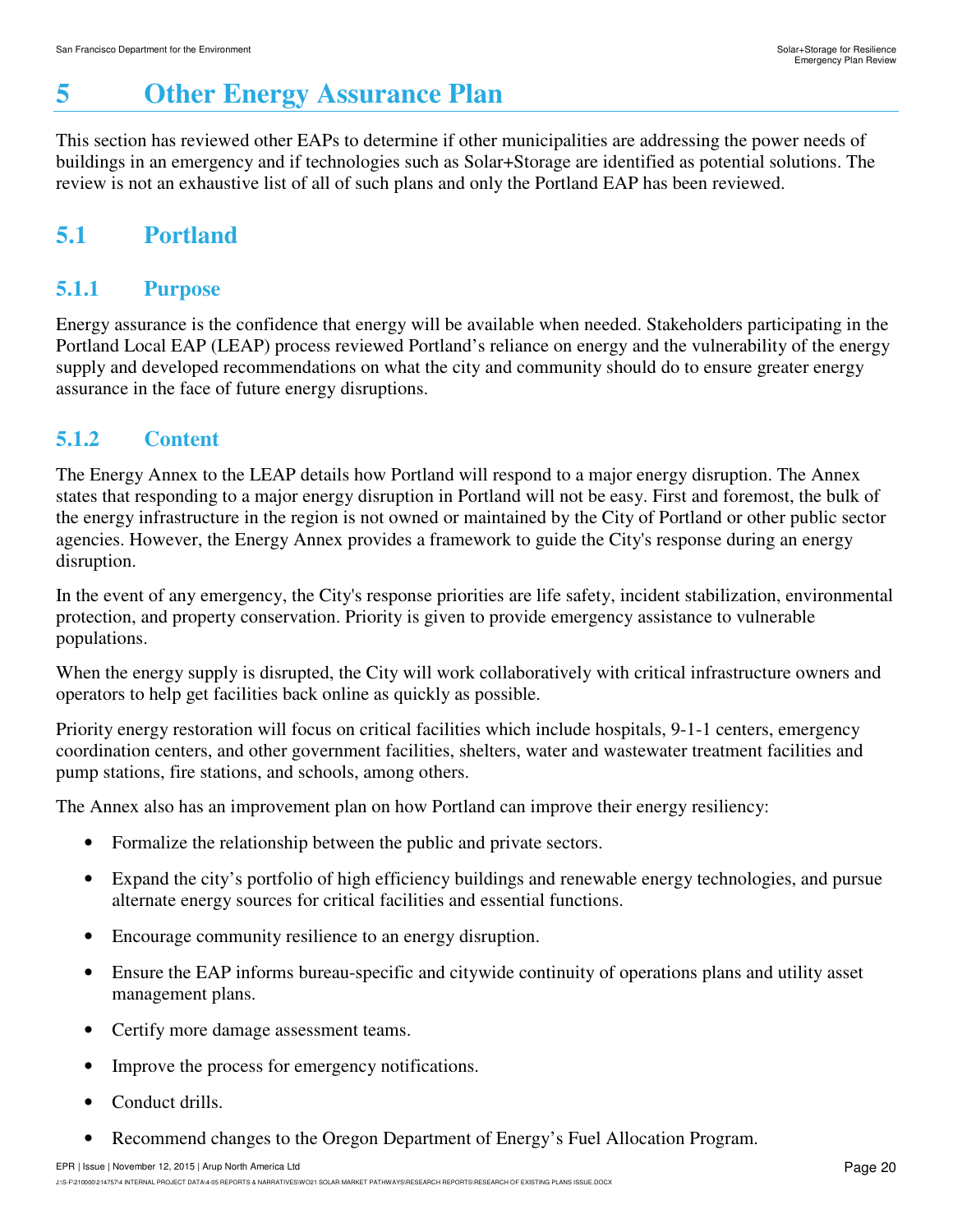The Portland LEAP also sets out how the city will respond to a widespread loss of energy.

- Immediate goals and objectives (first 72 hours)
	- o The City will implement immediate emergency response operations as described in the City of Portland Basic Emergency Operations Plan. The cause of the energy disruption will influence which bureaus lead unified command during the immediate response period.
	- o Command and coordination will occur in the field with limited assistance from the City Emergency Control Center (ECC) /Emergency Operations Center (EOC) until the ECC/EOC is fully activated. The Disaster Policy Council will convene as soon as possible.
	- o City objectives will provide a starting point for the response and will be modified as needed.
	- o Immediate objectives include:
		- - Assessing citywide continuity of operations and provision of essential services and maintaining situational awareness for response and recovery.
		- - Conducting rapid assessment of damage and impacts to the community. Private sector energy partners will be contacted for situation status information (outage information, hazardous environments, and asset protection measures).
		- Coordinating priorities for energy restoration with utility providers.
		- -Turning off power in hazard areas as appropriate to minimize cascading effects.
		- -Ensuring outage information and restoration updates are communicated to the public.
- Short-term goals and objectives (72 hours to 10 days)
	- o Short-term goals and objectives will focus on the short-term restoration of essential city services and critical infrastructure system restoration.
	- $\circ$  Communication and coordination with regional jurisdictions and mutual aid agencies will be reestablished as soon as possible. However, an energy disruption may cause communications to be limited.
	- o As resources arrive from outside the city, they will be integrated into local response operations to ensure a coordinated and unified response.
	- o The ECC/EOC will coordinate with private sector liaisons including the Public Utilities Commission, Multnomah County, and the State of Oregon. This will be done through normal communication channels whenever possible and migrate to redundant communication technology (amateur radio, satellite phones) and in-person communication when primary systems are not functioning.
	- o The ECC will designate staging areas and begin planning to accommodate emergency personnel and resources. ECC objectives will include:
		- - Coordinating establishment of systems to fuel and maintain generators providing power to critical facilities and those providing essential services.
		- -Continuing frequent messaging to the public, utilizing all available methods.
		- -Establishing a Recovery Unit in Planning Section of ECC/EOC.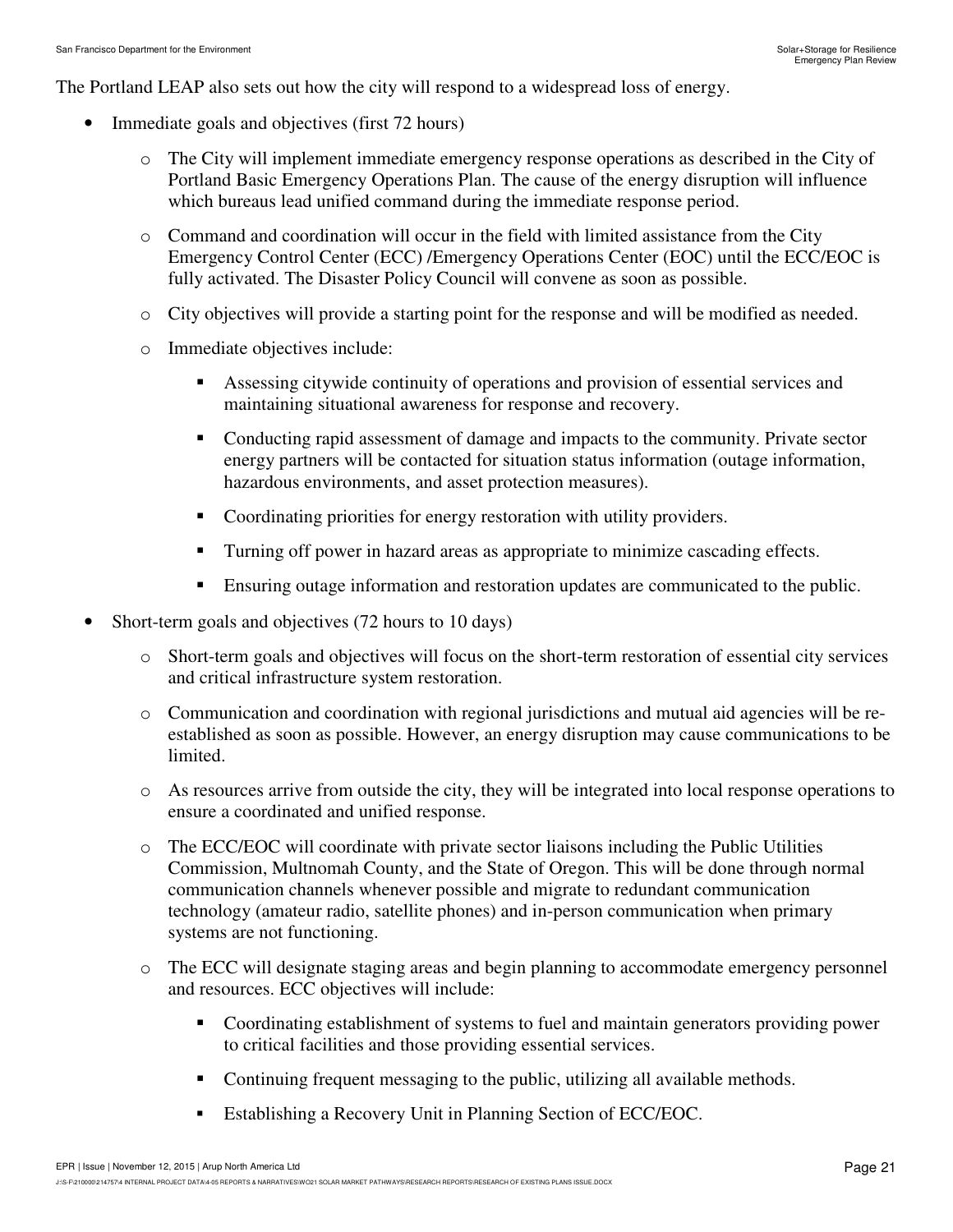- Long-term goals and objectives (11 to 30 days)
	- o Identify requirements and funding sources for restoration and repair of essential services and critical facilities.
	- o Long-term goals and objectives will focus on transition from near-complete efforts of short-term goals and objectives to sustained emergency operations.
	- o Focus on permanent restoration of critical services and repair of infrastructure.
	- o In bringing systems back online, explore opportunities to harden critical infrastructure e.g., backup generators, diversifying fuel and fuel delivery systems, and seismically retrofitting vulnerable infrastructure.

#### **5.1.3 Summary**

The Portland LEAP is a similar document to the San Francisco EAS in that it identifies electricity outage as a real risk and discusses a strategy for how some of these risks can be mitigated. Like the San Francisco document Solar+Storage is recommend for a future investigation to determine the effectiveness.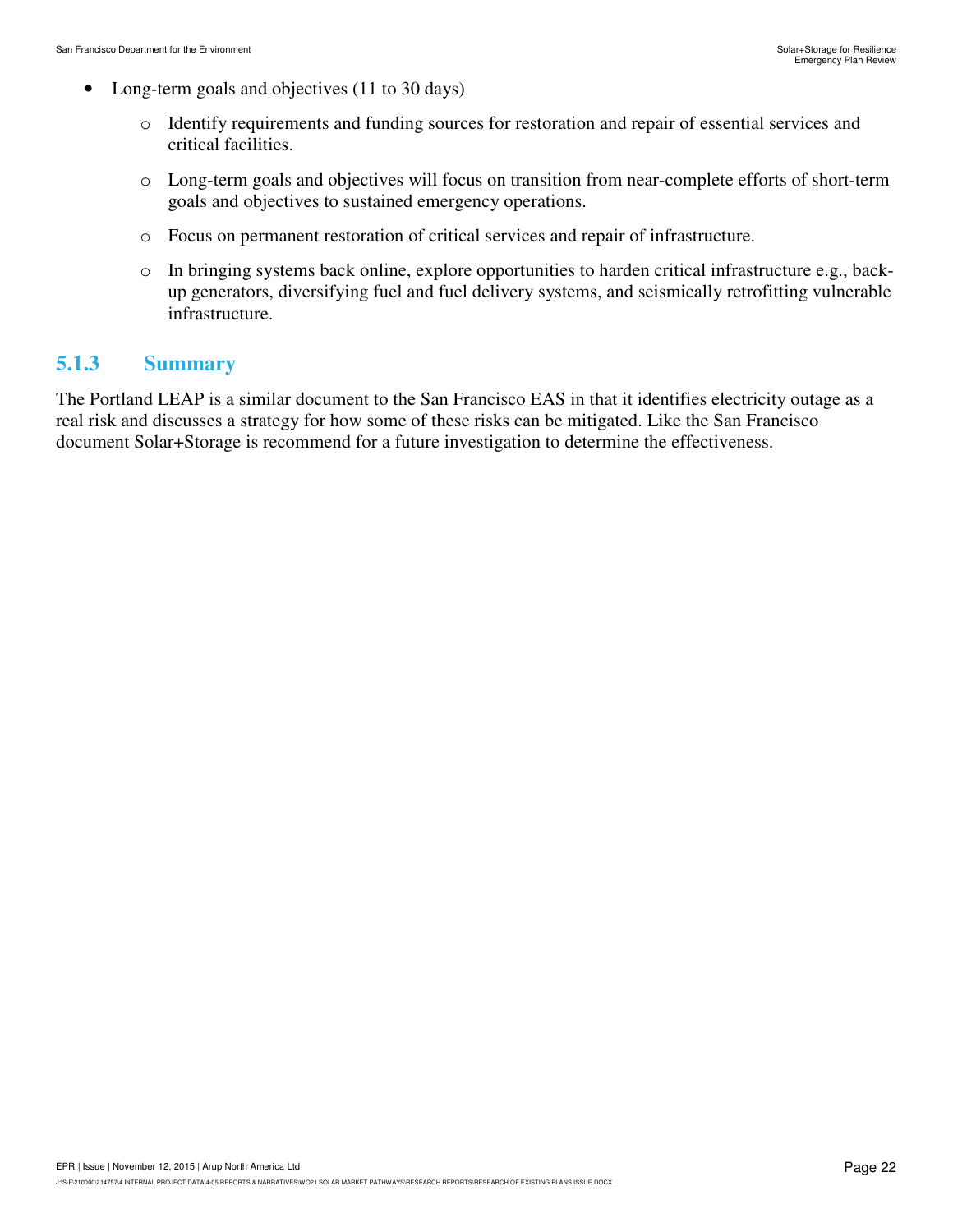# **6 Summary Comparison Matrix**

Each of the assessments is presented below in a single table to allow an easy comparison with the plans that were assessed.

| Plan                        | Long term<br>power outages<br>identified as a<br>risk | <b>Back-up</b><br>generation needs<br>identified   | Solar as a<br>generation<br>technology<br>identified | <b>Energy storage identified</b><br>as a generation/storage<br>technology | <b>Microgrids</b><br>identified |
|-----------------------------|-------------------------------------------------------|----------------------------------------------------|------------------------------------------------------|---------------------------------------------------------------------------|---------------------------------|
| San Francisco<br><b>HMP</b> | Yes                                                   | N <sub>o</sub>                                     | Yes, identified for<br>future for<br>investigation   | Yes, identified for future<br>for investigation                           | N <sub>o</sub>                  |
| San Diego EOP               | Yes                                                   | N <sub>o</sub>                                     | N <sub>o</sub>                                       | N <sub>o</sub>                                                            | N <sub>o</sub>                  |
| St. Louis EOP               | Yes                                                   | N <sub>o</sub>                                     | N <sub>o</sub>                                       | No                                                                        | N <sub>o</sub>                  |
| <b>Austin EOP</b>           | Yes                                                   | N <sub>o</sub>                                     | N <sub>o</sub>                                       | N <sub>o</sub>                                                            | N <sub>o</sub>                  |
| <b>Baltimore DPP</b>        | Yes                                                   | Yes, identified for<br>future for<br>investigation | Yes, identified for<br>future for<br>investigation   | Yes, identified for future<br>for investigation                           | No                              |
| Portland LEAP               | Yes                                                   | Yes, identified for<br>future for<br>investigation | Yes, identified for<br>future for<br>investigation   | Yes, identified for future<br>for investigation                           | N <sub>o</sub>                  |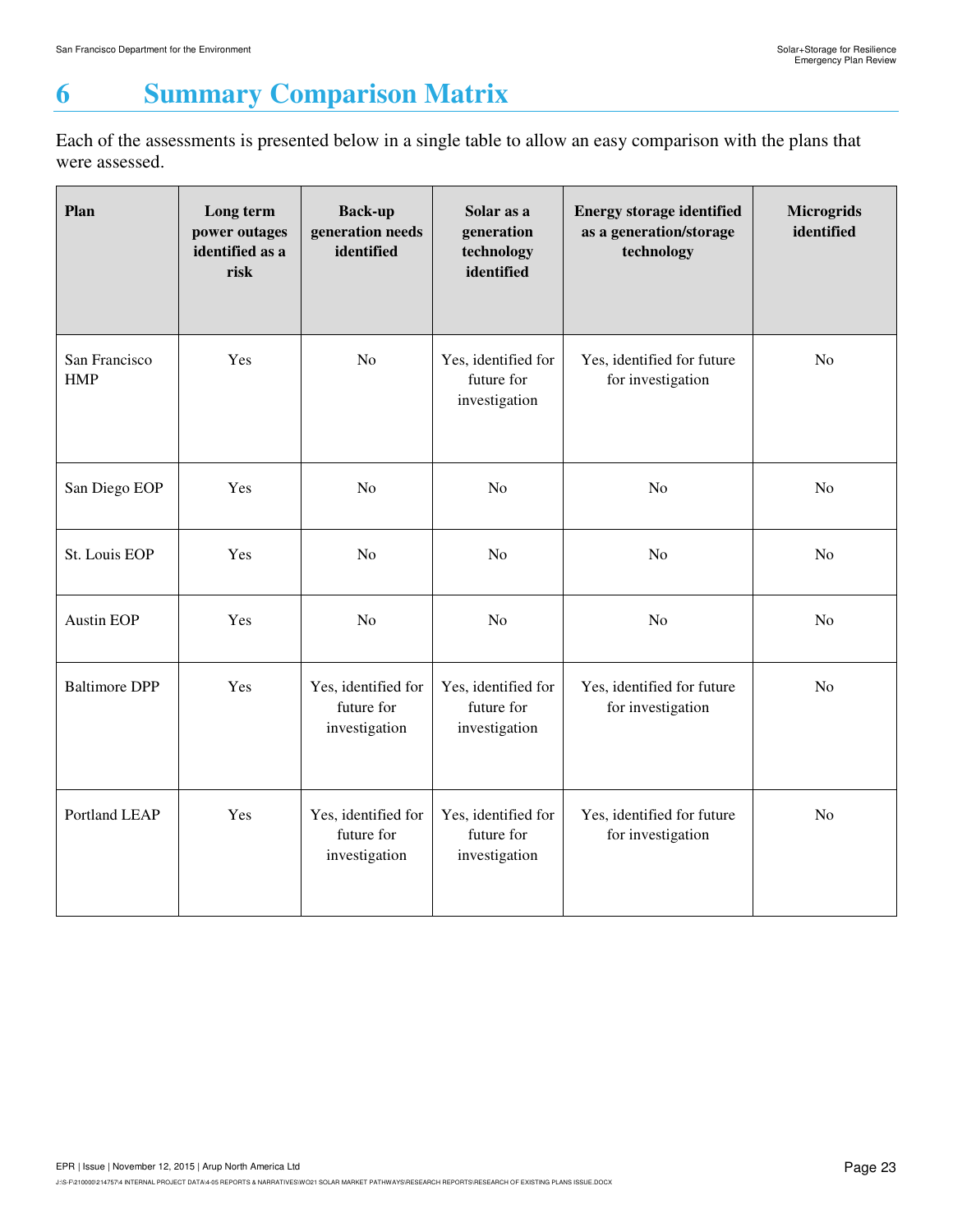# **7 Conclusions and Recommendations**

San Francisco and other selected emergency operation and hazard mitigation plans were reviewed in order to determine if there are opportunities for Solar+Storage for Resilience to be integrated into such emergency planning. This document has reviewed each of the reports to discover the content, the hazards that were identified, which buildings form part of the cities' emergency response plans, and how a lack of electricity may impact operations.

At the present time, San Francisco's emergency response suite of plans do not clearly identify the following information that was investigated:

- building identification
	- o building operations plan identified e.g., functions without electricity/gas
	- o emergency electrical loads identified
- electricity impacts identified
	- o highlighted a power restoration plan
	- o detailed temporary generation plan

The San Francisco EAP starts to lay out the framework for answering the above questions and to put together a comprehensive energy strategy. The EAP makes reference to solar coupled with energy storage as a vehicle to ensure this resilience. The follow-up work from the EAP that was due to investigate the detailed feasibility was not completed due to budget constraints.

Similar to San Francisco, other research plans failed to detail a comprehensive strategy for how to ensure energy resilience to critical buildings. Baltimore provides plans to improve the energy supply resilience and the topics covered by Baltimore ensure that there is a role for Solar+Storage for Resilience. Likewise the Portland LEAP recognizes a role for Solar+Storage with the two below recommendations:

- o *Increase resiliency in our energy generation system by encouraging the development of decentralized power generation and developing fuel flexibility capabilities.*
- o *Investigate off-grid, on-site renewable energy systems, generators, and technologies for critical facilities to ensure redundancy of energy systems.*

The majority of the hazard plans should be used as a reference when integrating internal plans into strategic, citywide operational plans; the plans researched do not replace the responsibility a department has in developing and testing its own emergency plans. With that end in mind, the plans can help establish the relationships, responsibilities, and general guidelines for departments and agencies to use in developing their detailed emergency plans. It can be used to help create emergency checklists; field emergency plans; and develop departmental emergency plans, emergency-related standard operating procedures, and emergencyrelated general orders.

In each of the plans researched there is a clearly identified need to provide electricity following an emergency, but no concrete plans have been developed showing how to achieve this with renewable technologies. As part of the SunShot Program, this project will provide a road map of how to integrate Solar+Storage for Resilience. This project via the road map production task will develop the optimum placement of Solar+Storage in San Francisco in order for this work to be replicated in other jurisdictions. The most likely place to include the Solar+Storage strategy is within municipalities' EAPs.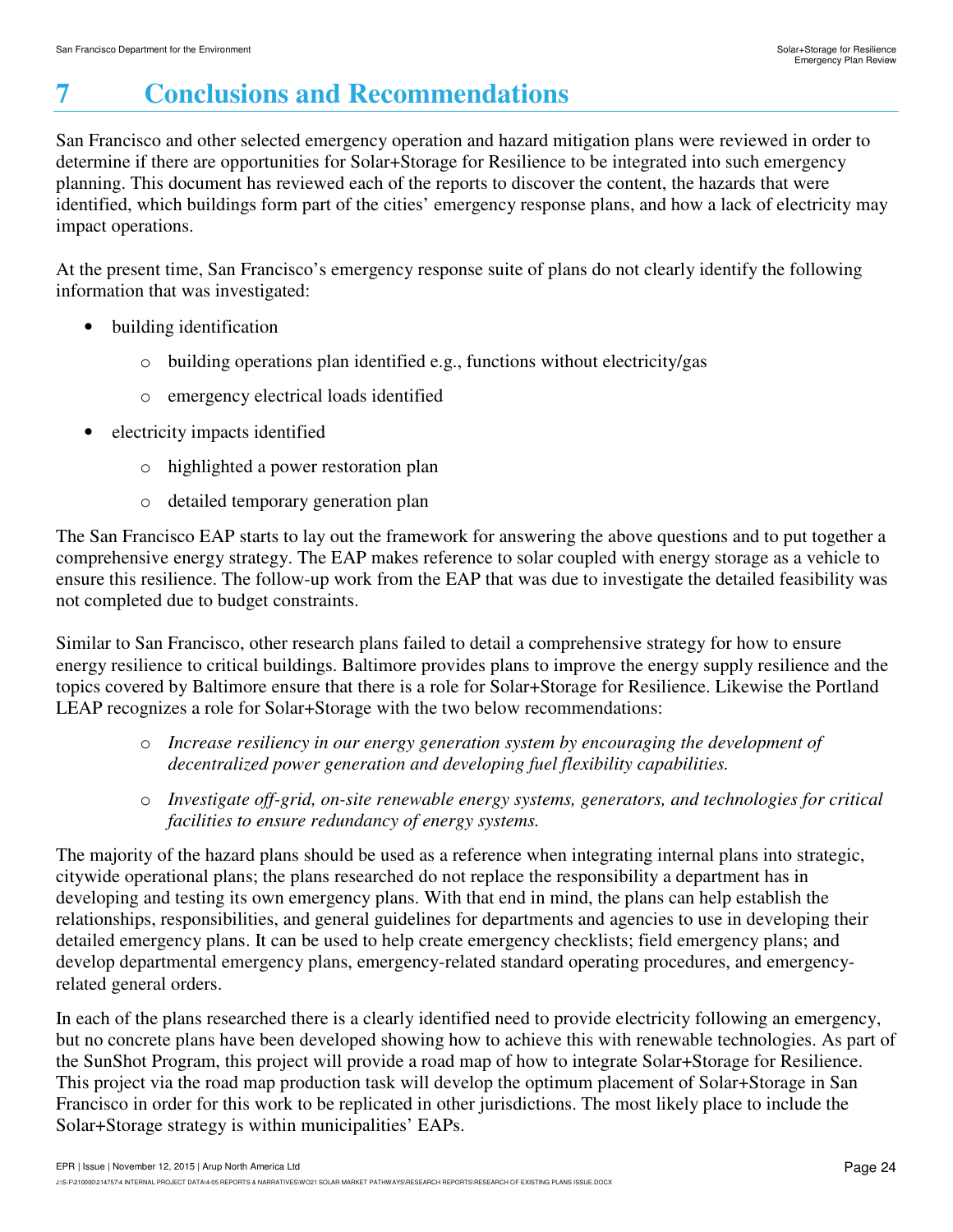For future revisions of the San Francisco plans we would recommend that further screens are performed for buildings that require critical power to ensure the list of buildings suitable for a Solar+Storage installation are clearly identified. The DEM have produced a list and this is located in Appendix A. A feasibility and financing strategy are recommended to be developed to guide how Solar+Storage could be implemented in a resilient power strategy. It is recommended that the microgrid zones that the SolarPathways project has identified are leveraged in future plan revisions and expanded upon.

CCSF Staff Acknowledgements:

Cal Broomhead, Amy Ramirez, Terra Weeks, Michael Dansey and Joanne Wu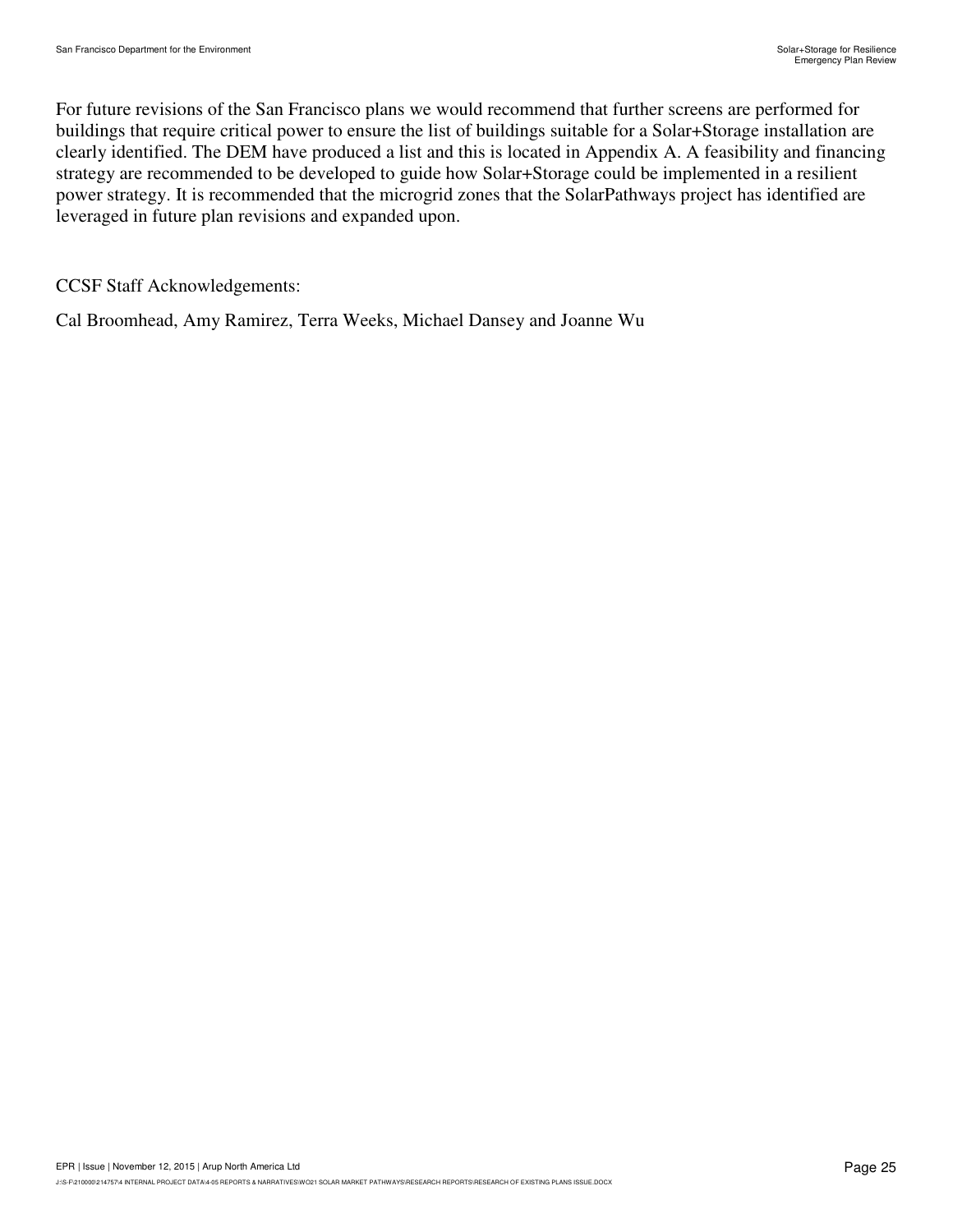# **Appendix A**

Buildings with Critical Power Needs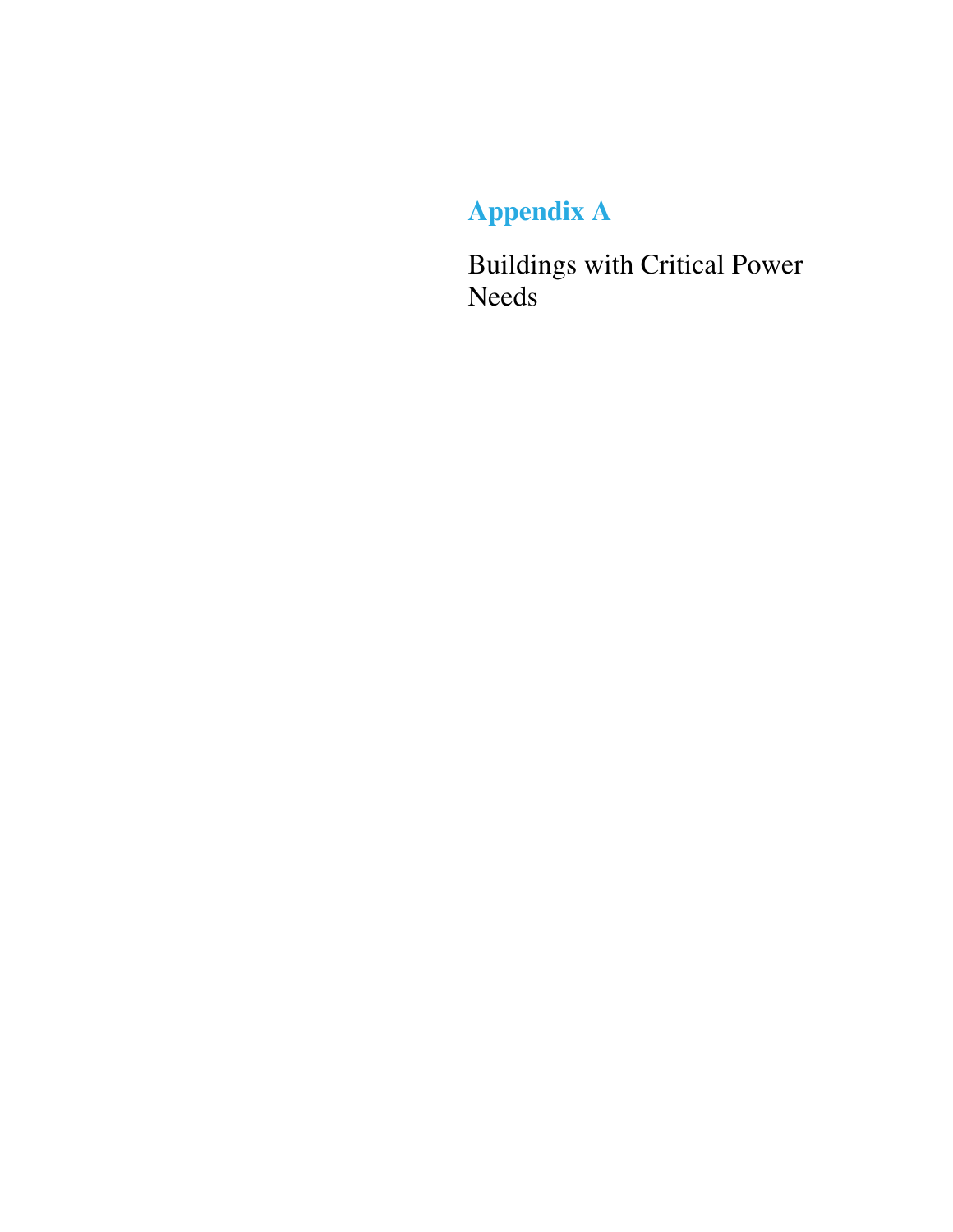# **A1 Buildings with Critical Power Needs**

The San Francisco DEM have quantified which buildings within San Francisco have critical, essential, desirable, and non-essential power needs following a wide scale loss of power.

Critical Facilities require electricity to operate in under 24 hours following an emergency. Essential facilities require power within 24-72 hours following an emergency. Desirable facilities require power at the 72 hour point in time. Facilities deemed non-essential from a power needs standpoint do not require electricity for continued operation. The DEM maintains a list of city owned and private facilities used in disaster response. There are 1263 buildings within this list. Of these, 225 have power needs in an emergency. 127 buildings have critical power needs (<24), 20 have essential power needs (24-72) and a further 78 have desirable (72+) power needs. The table below details all of the facilities that have power needs in an emergency.

| <b>Facility</b>                                            | <b>Power Needs</b> |  |  |  |
|------------------------------------------------------------|--------------------|--|--|--|
|                                                            | (hours)            |  |  |  |
| 1399 Marin - Maintenance Facility                          | 24                 |  |  |  |
| A P Giannini Middle                                        | $72+$              |  |  |  |
| Abraham Lincoln High                                       | 24-72              |  |  |  |
| Airport - San Francisco (SFO)                              | 24                 |  |  |  |
| <b>Animal Shelter</b>                                      | 24-48              |  |  |  |
| Annunciation Greek Orthodox Cathedral                      | $72+$              |  |  |  |
| Balboa High                                                | $72+$              |  |  |  |
| <b>Bayview Police Station</b>                              | $24$               |  |  |  |
| <b>Bernal Heights Rec Center</b>                           | $72+$              |  |  |  |
| <b>Bethel AME Church</b>                                   | $72+$              |  |  |  |
| <b>Bethel Christian Church</b>                             | $72+$              |  |  |  |
| Betty Ong (Old Chinese) Rec Center                         | 24-72              |  |  |  |
| <b>Bill Graham Civic Auditorium</b>                        | 24-72              |  |  |  |
| Blood Centers of the Pacific                               | 24                 |  |  |  |
| Buena Vista / Horace Mann                                  | $72+$              |  |  |  |
| <b>Building Inspection (DBI)</b>                           | <24                |  |  |  |
| Bureau of Lighting & Power                                 | 24                 |  |  |  |
| Calif Pacific Medical Ctr - Annex                          | 24                 |  |  |  |
| California Convalescent Hospital                           | 24                 |  |  |  |
| California Pacific Medical Center                          | 24                 |  |  |  |
| California Pacific Medical Center                          | 24                 |  |  |  |
| California Pacific Medical Center - Davies Campus Hospital | 24                 |  |  |  |
| California Pacific Medical Center - St. Luke's Campus      | < 24               |  |  |  |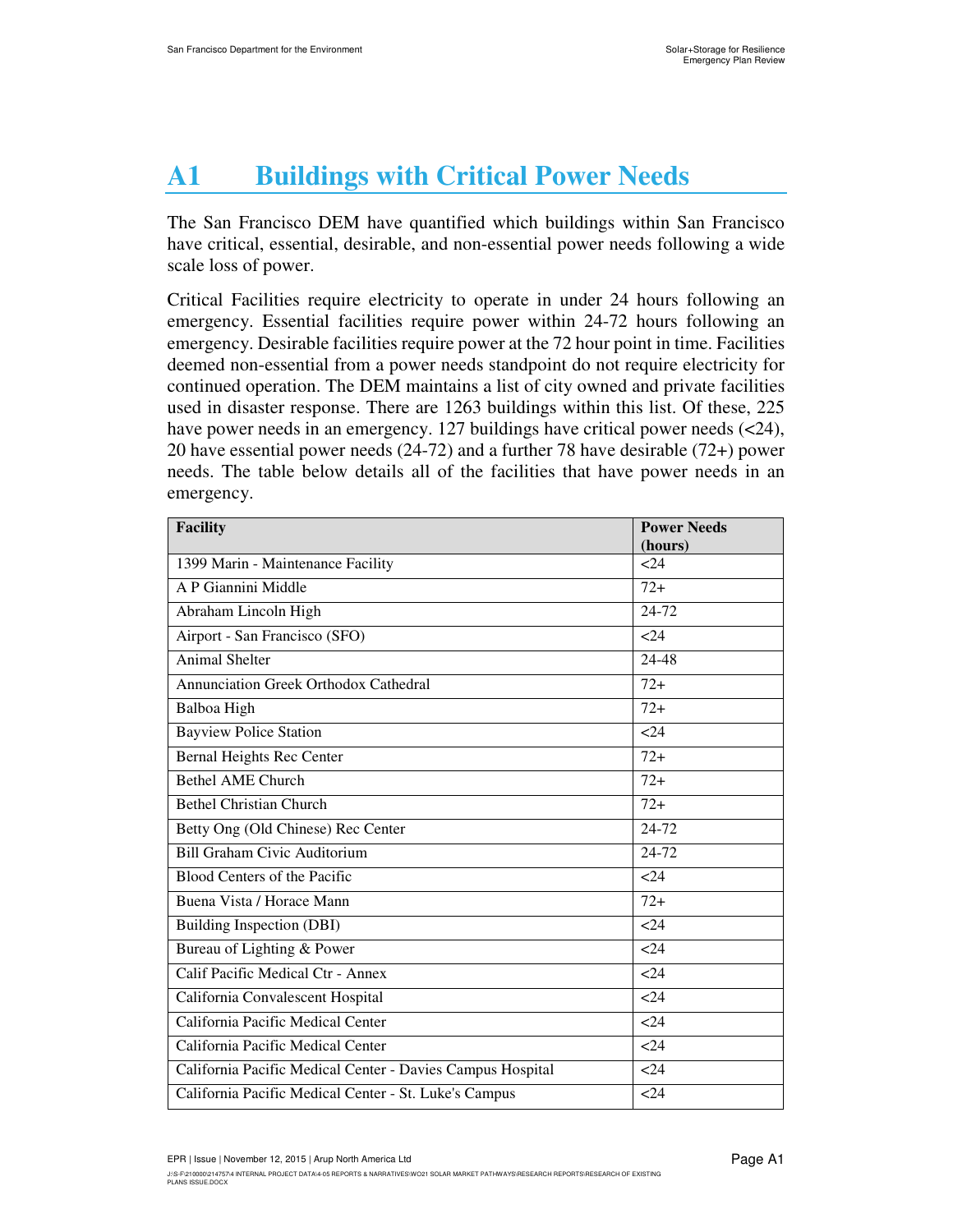| Calvary Presbyterian Church                       | $72+$ |
|---------------------------------------------------|-------|
| Castro Mission Health Center (Health Center #1)   | $24$  |
| CDD Administration                                | $24$  |
| <b>Central Gardens Convalescent</b>               | $24$  |
| <b>Central Police Station</b>                     | $24$  |
| Central Radio Station (1 Xmas Tree Rd)            | <24   |
| <b>Central Shops</b>                              | $24$  |
| Chinatown Public Health Center (Health Center #4) | <24   |
| Chinese Hospital & Clinics                        | 24    |
| <b>Christ Church Lutheran ELCA</b>                | $72+$ |
| City College of SF                                | $72+$ |
| <b>City Hall</b>                                  | 24-72 |
| City of Refuge Church                             | $72+$ |
| <b>CNG</b> Gas Station                            | $24$  |
| Congregation Emanu-El                             | $72+$ |
| Controller's Office (CO)                          | $24$  |
| Corpus Christi Church                             | $72+$ |
| County Jail #1 & #2                               | <24   |
| County Jail #7                                    | $24$  |
| Curry Senior Service Center                       | $24$  |
| Davies Symphony Hall / Zellerbach Rehearsal Hall  | $72+$ |
| Dr Martin Luther King Middle                      | $72+$ |
| Embarcadero YMCA                                  | $72+$ |
| <b>Emergency Operations Center</b>                | $24$  |
| <b>Epiphany Elementary</b>                        | $72+$ |
| Eureka Valley Rec Center                          | $72+$ |
| Fire Department (SFFD)                            | $24$  |
| Fire Station 01                                   | $24$  |
| Fire Station 02                                   | $24$  |
| Fire Station 03                                   | < 24  |
| Fire Station 05                                   | $24$  |
| Fire Station 06                                   | $24$  |
| Fire Station 07 / Division of Training            | < 24  |
| Fire Station 08                                   | $24$  |
| Fire Station 09                                   | < 24  |
| Fire Station 10                                   | < 24  |
| Fire Station 11                                   | 24    |
| Fire Station 12                                   | $24$  |
| Fire Station 13                                   | $24$  |
| Fire Station 14                                   | $24$  |
| Fire Station 15                                   | <24   |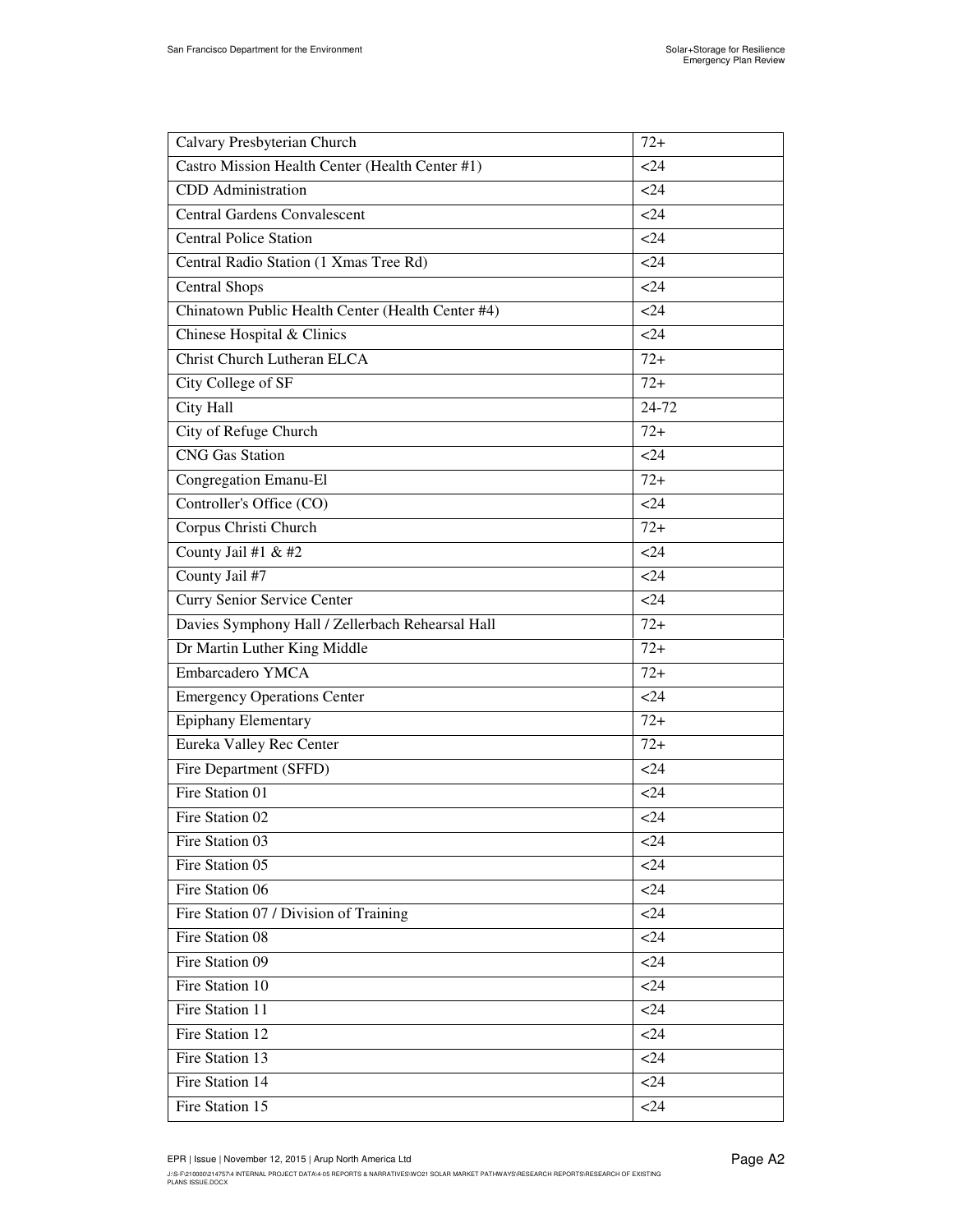| Fire Station 16                               | 24     |
|-----------------------------------------------|--------|
| Fire Station 17                               | $<$ 24 |
| Fire Station 18                               | $<$ 24 |
| Fire Station 19                               | 24     |
| Fire Station 20                               | < 24   |
| Fire Station 21                               | < 24   |
| Fire Station 22                               | $<$ 24 |
| Fire Station 23                               | $<$ 24 |
| Fire Station 24                               | < 24   |
| Fire Station 25                               | 24     |
| Fire Station 26                               | $24$   |
| Fire Station 28                               | $<$ 24 |
| Fire Station 29                               | < 24   |
| Fire Station 31                               | $<$ 24 |
| Fire Station 32                               | $<$ 24 |
| Fire Station 33                               | < 24   |
| Fire Station 34                               | $<$ 24 |
| Fire Station 35 (Fire Boat House)             | < 24   |
| Fire Station 36                               | $24$   |
| Fire Station 37                               | $<$ 24 |
| Fire Station 38                               | $<$ 24 |
| Fire Station 39                               | 24     |
| Fire Station 40                               | $24$   |
| Fire Station 41                               | $<$ 24 |
| Fire Station 42                               | 24     |
| Fire Station 43                               | $24$   |
| Fire Station 44                               | $<$ 24 |
| Fire Station 48 - Treasure Island             | < 24   |
| Fire Station 49                               | < 24   |
| First Unitarian Universalist Church           | $72+$  |
| Flynn Division - Motor Coach                  | $24$   |
| Fort Mason Center Herbst Pavillion Pier 2 & 3 | $72+$  |
| Francisco Middle                              | $72+$  |
| Galileo High School                           | 24-72  |
| <b>Gas Station</b>                            | $24$   |
| Gene Friend Rec Center @ SOMA                 | 24-72  |
| General Services Agency (GSA)                 | $24$   |
| George Washington High                        | 24-72  |
| GGP -- County Fair Building/Hall Of Flowers   | $72+$  |
| GGP -- Kezar Stadium                          | $72+$  |
| GGP -- Senior Center                          | $72+$  |

J:\S-F\210000\214757\4 INTERNAL PROJECT DATA\4-05 REPORTS & NARRATIVES\WO21 SOLAR MARKET PATHWAYS\RESEARCH REPORTS\RESEARCH OF EXISTING<br>PLANS ISSUE.DOCX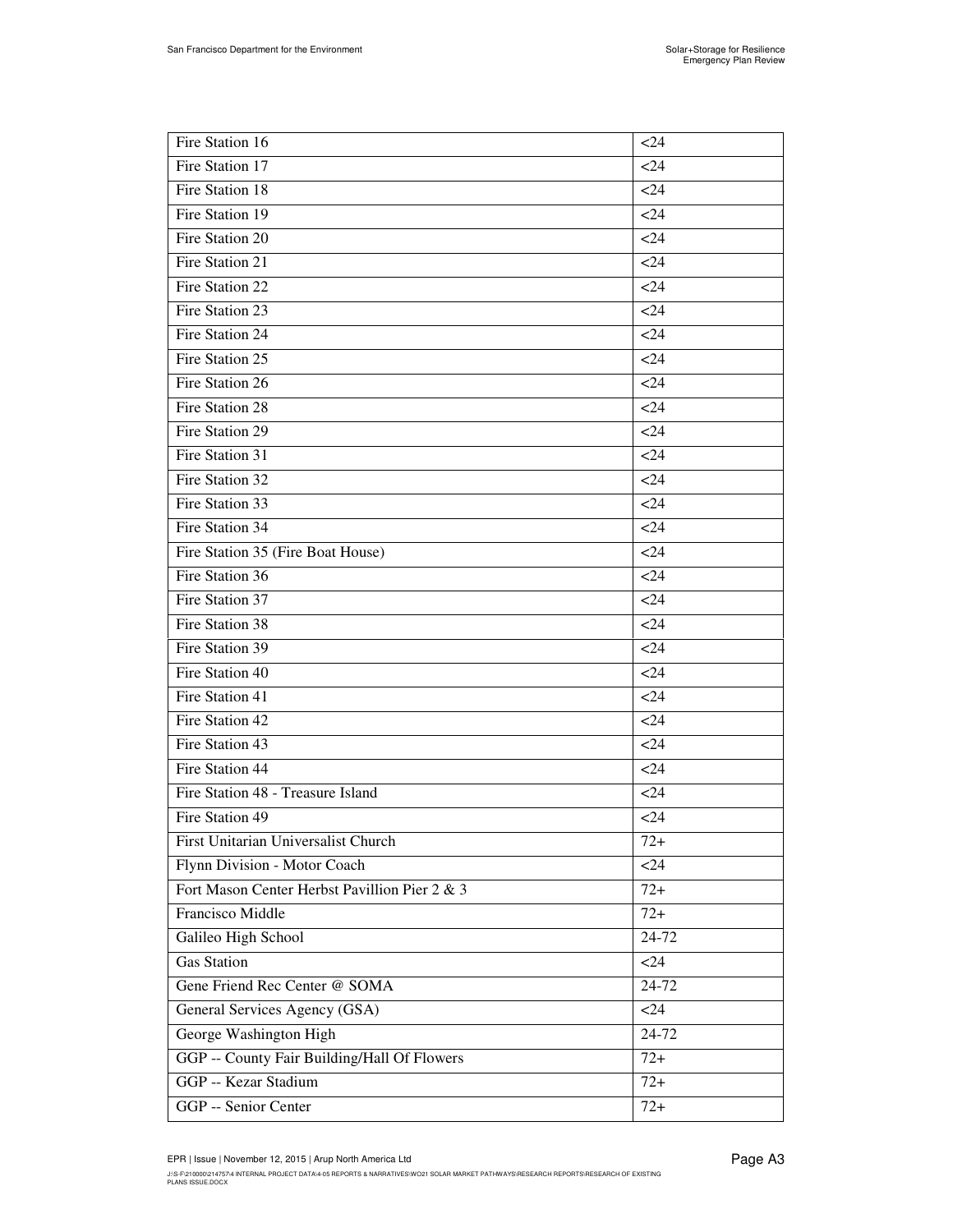| GGP -- Sharon Arts Studio                        | $72+$  |
|--------------------------------------------------|--------|
| Glen Park Rec Center / Glenridge Nursery School  | $72+$  |
| <b>Grace Cathedral</b>                           | $72+$  |
| Hall of Justice Gas Station                      | <24    |
| Hamilton Rec Center and Pool                     | 24-72  |
| Hayes Convalescent Hospital                      | <24    |
| Holy Trinity Greek Orthodox Church               | $72+$  |
| Human Resources (DHR)                            | < 24   |
| Human Services Agency (HSA)                      | <24    |
| <b>Ingleside Police Station</b>                  | $24$   |
| Jackson Clubhouse and Playground                 | $72+$  |
| John O'Connell High                              | $72+$  |
| <b>Jones Memorial United Methodist</b>           | $72+$  |
| Joseph Lee Rec Center                            | 24-72  |
| Kaiser Permanente Medical Center - San Francisco | $24$   |
| King American Ambulance                          | <24    |
| <b>KIRKLAND DIVISION</b>                         | <24    |
| Laguna Honda Hospital                            | <24    |
| Laurel Heights Convalescent                      | <24    |
| Lick-Wilmerding High School                      | $72+$  |
| Lowell High                                      | $72+$  |
| Maint. Shops\Admin. Offices                      | $24$   |
| Marina Middle                                    | 24-72  |
| Maxine Hall Health Center (Health Center #2)     | <24    |
| Medical Examiner's Office (MEO)                  | $24$   |
| Mercy High School                                | $72+$  |
| Millbrae Yard                                    | $24$   |
| Minnie & Lovie Ward Rec Center                   | 24-72  |
| Mission Bay Convalescent Hospital                | $24$   |
| <b>Mission High</b>                              | 24-72  |
| <b>Mission Police Station</b>                    | $<$ 24 |
| Mission Rec Center / Mission Arts Center         | 24-72  |
| Moscone Center South                             | 24-72  |
| <b>Moscone Center West</b>                       | 24-72  |
| <b>Moscone Rec Center</b>                        | 24-72  |
| MTA: Enforcement (DPT)                           | $24$   |
| NCIS (French-American International School)      | $72+$  |
| Nob Hill Masonic Auditorium                      | $72+$  |
| Northern Police Station                          | $24$   |
| Notre Dame Des Victoires Church                  | $72+$  |
| Ocean Park Health Center (Health Center #5)      | $24$   |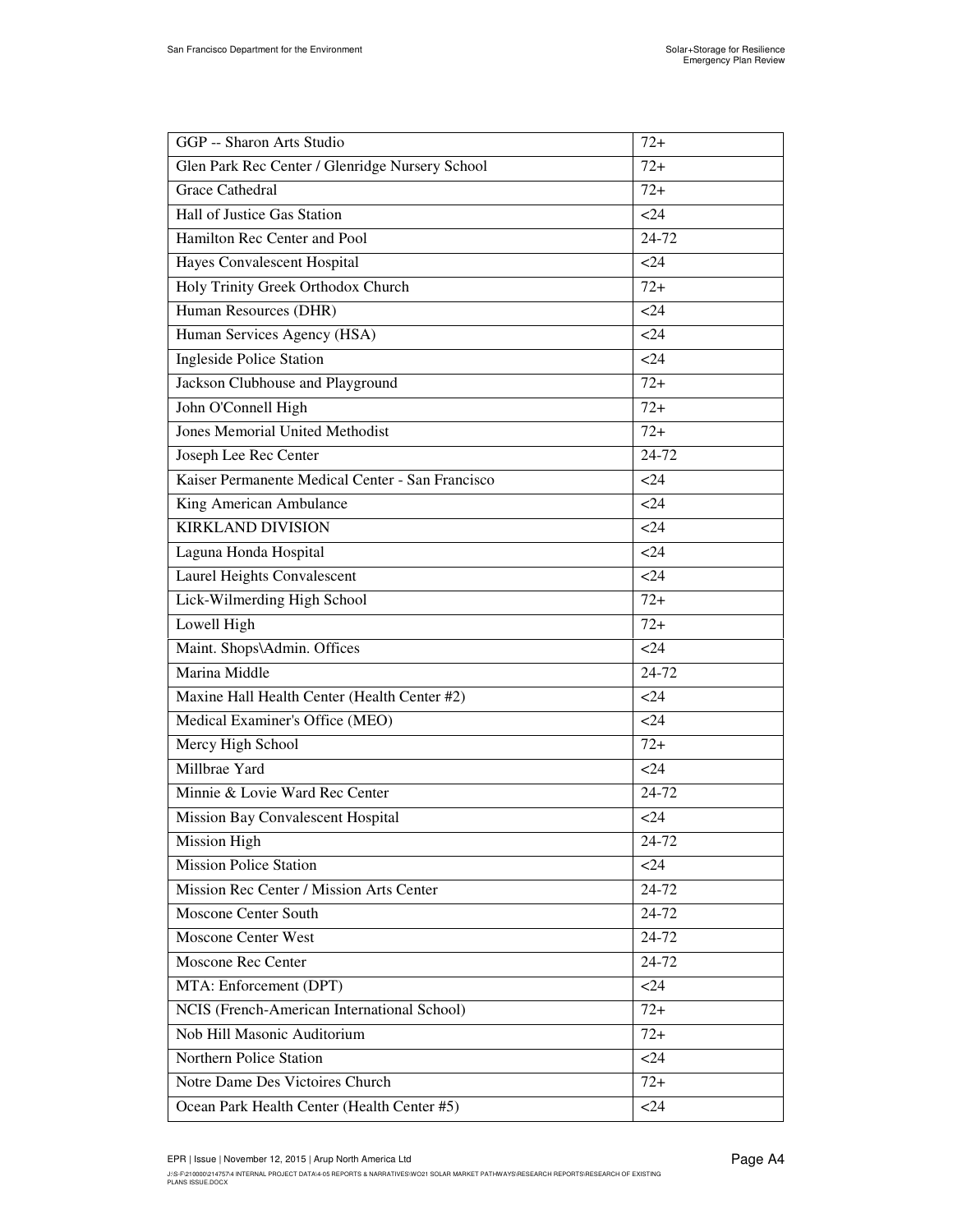| Old St. Mary's Church                                           | $72+$  |
|-----------------------------------------------------------------|--------|
| Palega Rec Center                                               | $72+$  |
| <b>Park Police Station</b>                                      | $24$   |
| PCII-PCIIMS-CA-003151                                           | <24    |
| Philip and Sala Burton High                                     | $72+$  |
| Pier 1                                                          | <24    |
| Police Department (SFPD)                                        | <24    |
| Potrero Hill Health Center                                      | <24    |
| Potrero Hill Rec Center                                         | $72+$  |
| Presidio Community YMCA                                         | $72+$  |
| Presidio Middle                                                 | $72+$  |
| Presidio YMCA Letterman Gym                                     | $72+$  |
| Providence Baptist                                              | $72+$  |
| Public Health (DPH)                                             | <24    |
| Public Safety Building - Medical Examiner/SFPD DOC/Fire station | $24$   |
| Public Utilities Commission (PUC)                               | <24    |
| Public Works (DPW)                                              | $24$   |
| Raoul Wallenberg High                                           | $72+$  |
| Rec-Park Maint Yrd Fuel Stn                                     | <24    |
| Recreation and Parks Dept. (RPD)                                | <24    |
| <b>Richmond Police Station</b>                                  | <24    |
| <b>Richmond Rec Center</b>                                      | 24-72  |
| Riordan High School                                             | $72+$  |
| Sacred Heart Cathedral Preparatory                              | $72+$  |
| Saint Francis Memorial Hospital                                 | <24    |
| Saint Mary's Medical Center                                     | <24    |
| San Francisco City Clinic                                       | $<$ 24 |
| San Francisco General Hospital                                  | <24    |
| San Francisco VA Medical Center                                 | < 24   |
| Sanchez Elementary                                              | $72+$  |
| <b>Scottish Rite Masonic Center</b>                             | $72+$  |
| <b>SF Christian Center</b>                                      | $72+$  |
| SFFD - Headquarters                                             | <24    |
| <b>SFPD Tactical Company</b>                                    | $24$   |
| Sheffield Convalescent Hospital                                 | <24    |
| Sheriff's Department (SFSD)                                     | $24$   |
| Silver Avenue Health Center (Health Center #3)                  | $24$   |
| SOUTHEAST COMMUNITY FACILITY                                    | $72+$  |
| Southeast Health Center                                         | $24$   |
| Southeast Water Pollution Control Plant                         | $24$   |
| Speedway Meadows                                                | $72+$  |